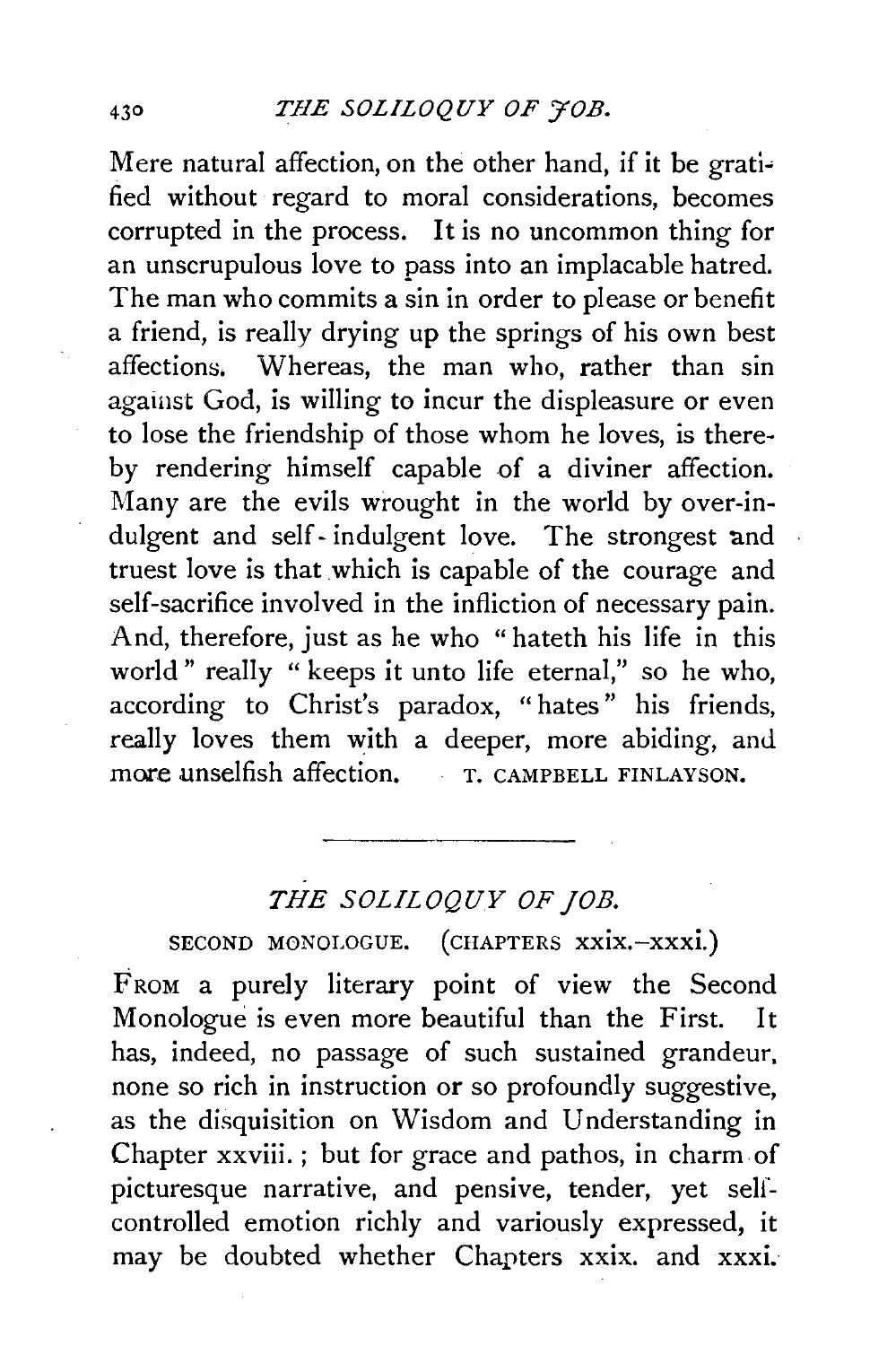have ever been surpassed, while even their singular power is enhanced by the contrasts supplied in Chapter xxx. He must be dull and hard indeed who can read these Chapters without being touched to the very heart.

Even the style of the Poet changes and softens; it flows more clearly and composedly than in the First Monologue, though with equal volume and force. " The tender grace of a day that is dead" is in it, and the pathetic regret of the man who mourns his departed day. Its tone is plaintive and elegiac,  $\ln$ form and in substance, indeed, it *is* Job's elegy. "As good as dead already," he sings an elegy over himself, over his broken fortunes and wasted life. He has "become like dust and ashes" (Chap. xxx. 19), the song and by-word of men whom all men disdained (Chap. xxx.  $\mathbf{i}$ , 9); *he* who was once honoured by those whom all men held in honour! As he recalls feature after feature of his "golden days," so rich in various forms of good, its manifold dignities and enjoyments take a new value in his eyes. He feels how rare and precious were the felicitous conditions which he once regarded as the common and inevitable trappings of a man of his character and station.

> For it so falls out That what we have we prize not to the worth Whiles we enjoy it; but being lack'd and lost, Why, then, we rack the value; then we find The value that possession would not shew us \Vhiles it was ours.

As we study his description of himself, too, we come to understand the man and his conditions better, to form a larger and a clearer conception of him than we could possibly gather from the concise phrases of the Prologue ; and to resent more keenly. as well as to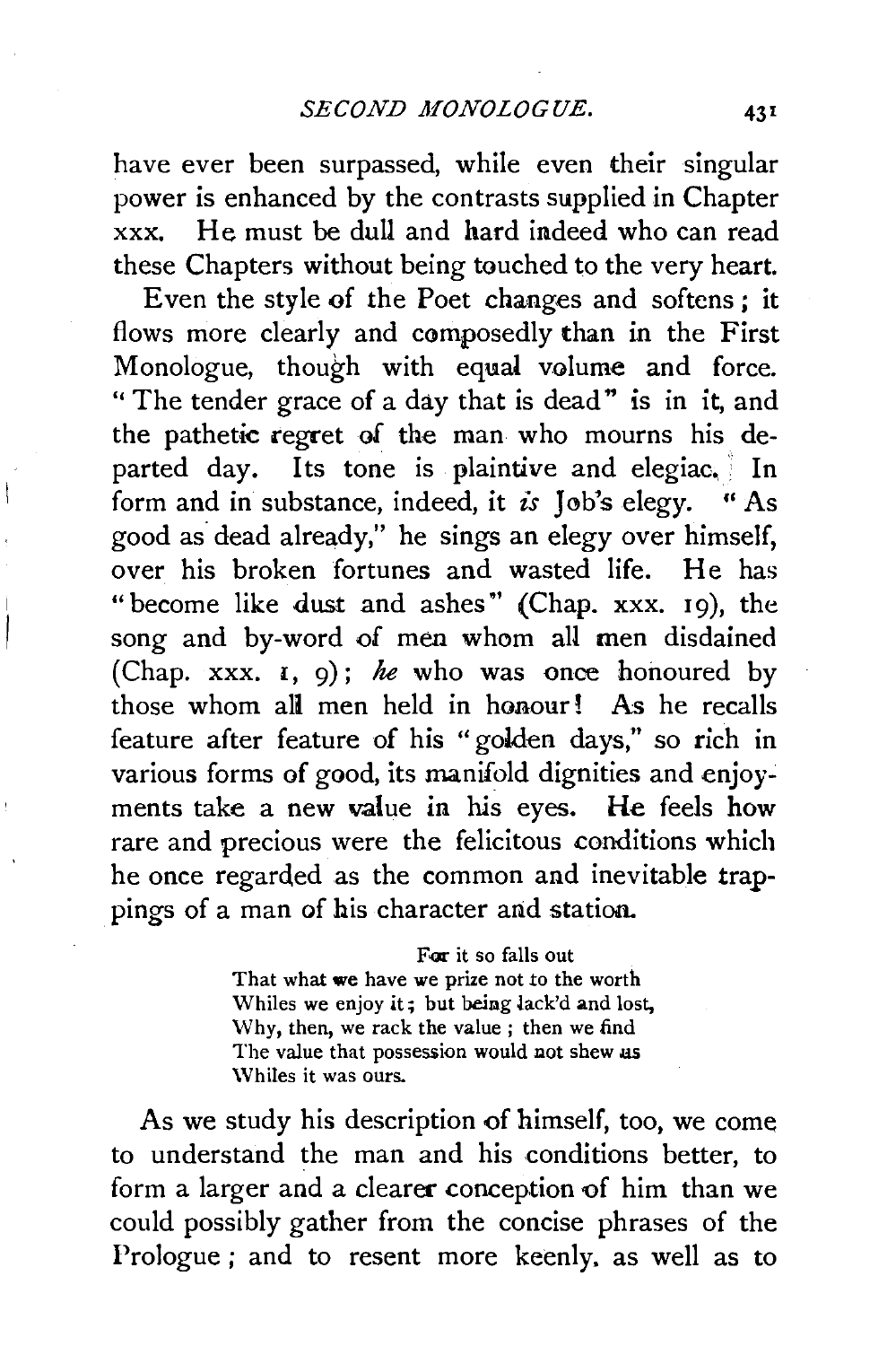#### 432 *J..dE SOLILOQUY OP* YOB.

comprehend why he so keenly resented, the gross and unfounded charges of the Friends. Not only are the contents of the phrase, " A perfect man, and an upright, one that feareth God and escheweth evil," so expanded that we see how much they imply, but the very man himself is brought before us, in his habit, as he lived. We learn that he was the sheikh, not of a nomadic, but of a settled and civilized, clan ; that, while he dwelt among his own people, on his own estate, this estate lay in the vicinity of a large wellordered city, with its several ranks, orders, degrees, in which the public laws were administered with discrimination and equity, and from which, or from the site of which, the clan of Job had driven out the rude and savage aborigines who once possessed the land. We learn that in this well-ordered community Job-a great "lord" on his own estate, and a princely merchant sending out wealthy caravans to distant cities-was the man and statesman in highest repute, the judge most esteemed for an incorruptible integrity and for wise practical benevolence, the observed of all observers, held in reverence by men of every degree, but above all by the poor and needy, who rewarded him for his just and kindly dealings,

> Not with fond shekels of the tested gold, Or stones whose rates are either rich or poor As fancy values them, but with true prayers,

and the heartfelt blessings of those who were ready to perish. As we read his fond and lingering description of his happy and honourable estate "in months of old," *y:e* feel both that Job might well

> make moan to be abridged From such a noble rate.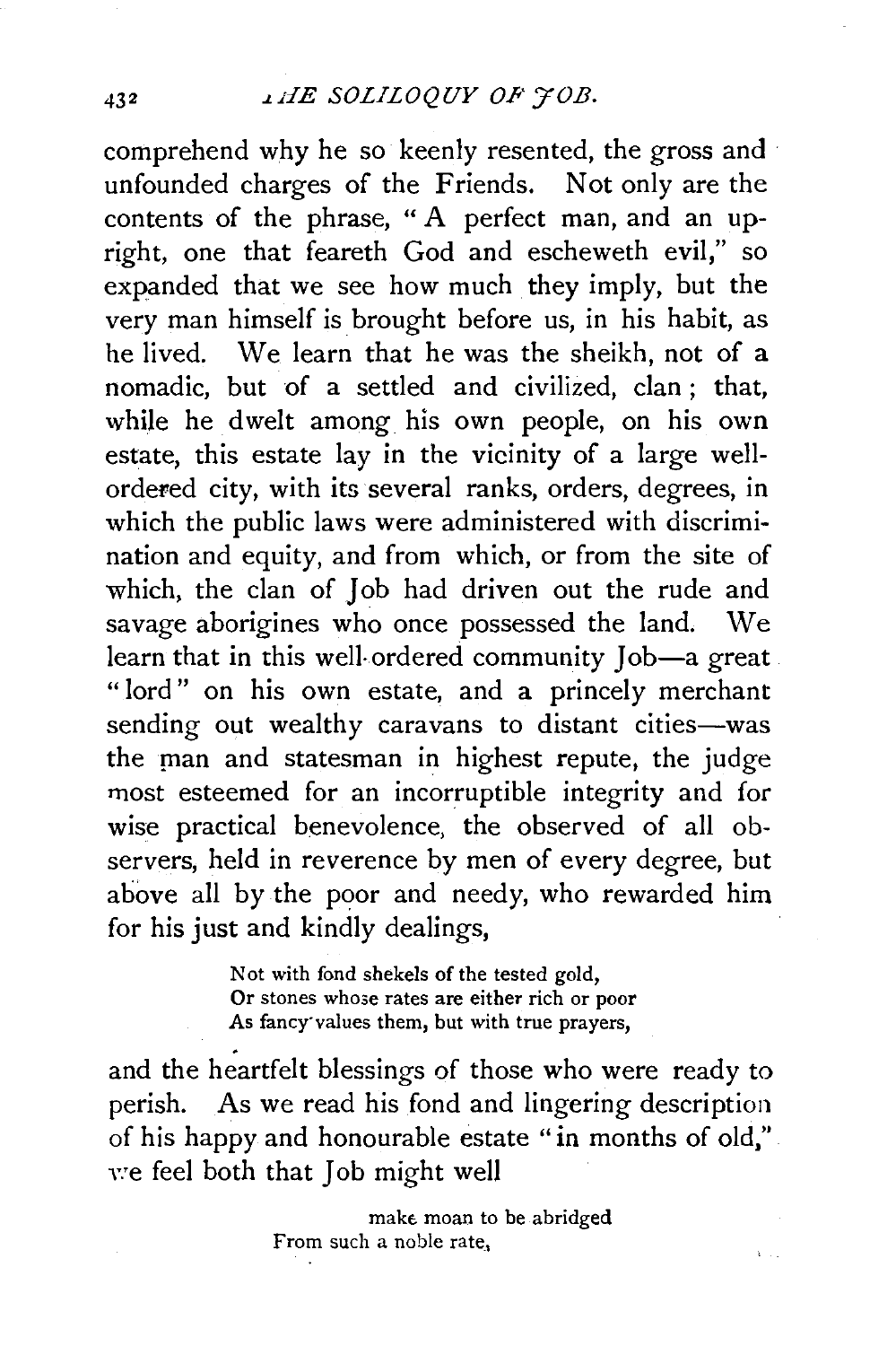and that "the very stream of his life, and the business he had helmed, must, upon a warranted need, give him 'a better proclamation" than that we have heard from the Friends.

## CHAPTERS XXIX.-XXXI.

|     | CHAP. XXIX. 1.-Again <i>Fob took up his strain and said</i> : |
|-----|---------------------------------------------------------------|
| 2.  | O that I were as in months of old,                            |
|     | As in the days when God kept me,                              |
| 3.  | When his lamp shone over my head,                             |
|     | And by his light I walked through darkness;                   |
| 4.  | As I was in my Autumn days,                                   |
|     | When the favour of God was upon my tent,                      |
| 5.  | When the Almighty was yet with me,                            |
|     | And my children round about me;                               |
| 6.  | When my steps were bathed in milk,                            |
|     | And the rock poured out for me rivers of oil !                |
| 7.  | When I went through the city to the gate,                     |
|     | And set up my seat in its spacious arch,                      |
| 8.  | Then the youths saw me and hid themselves,                    |
|     | The old men rose and remained on their feet;                  |
| 9.  | Princes hushed themselves to silence                          |
|     | And laid their hand on their mouth:                           |
| 10. | The voice of the nobles died away,                            |
|     | And their tongue clove to the roof of their mouth:            |
| 11. | When the ear heard me then it blessed me,                     |
|     | And the eye that saw me bare me witness,                      |
| 12. | Because I delivered the distressed who cried out,             |
|     | And the fatherless, and him that had no helper;               |
| 13. | The blessing of him that was ready to perish came upon me,    |
|     | And I caused the widow's heart to sing for joy;               |
| 14. | I put on righteousness and it clothed me,                     |
|     | My integrity was my robe and my turban:                       |
| 15. | I was eyes to the blind,                                      |
|     | And feet was $I$ to the lame;                                 |
| 16. | To the poor I was a father,                                   |
|     | And I searched into the cause of the stranger,                |
| 17. | I brake the jaw of the wicked,                                |
|     | And plucked the prey from his tecth:                          |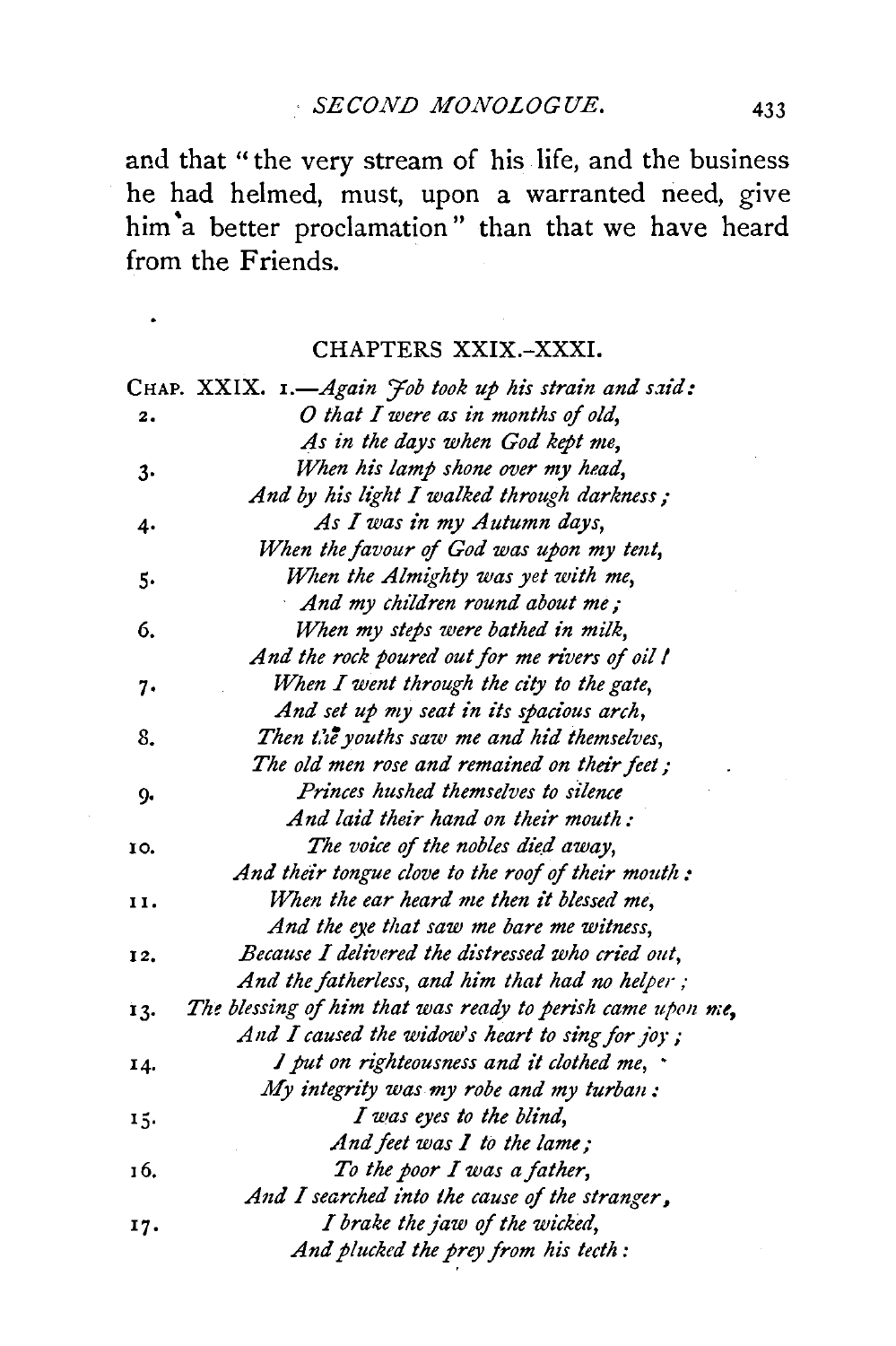### 434 *THE SOLILOQUY OF*  $\tilde{\tau}$ *OB.*

| 18. | And I said, "I shall die in my nest,                         |
|-----|--------------------------------------------------------------|
|     | And shall lengthen out my days like the phænix;              |
| 19. | My root is open to the waters,                               |
|     | And the dew lieth all night on my branches;                  |
| 20. | My glory is fresh upon me,                                   |
|     | And my bow reneweth its spring in my hand."                  |
| 21. | Men gave ear to me, and waited for me,                       |
|     | They silently awaited my counsel;                            |
| 22. | After my words they added no more,                           |
|     | And my speech distilled on them like dew;                    |
| 23. | They waited for me as for the rain,                          |
|     | And opened their mouth as for the harvest showers:           |
| 24. | If I smiled on them, they could not believe it,              |
|     | Yet did they not suffer the light of my countenance to fall: |
| 25. | I chose their ways, and sat as chief;                        |
|     | I sat like a king among a host,                              |
|     | Like one who comforteth the mourners.                        |

CHAP. XXX. 1.-But now they that are younger than I mock me, *Whose sires I disdained to rank with the dogs of my flock I* 2. *What to mt was the strength of their hands* 'I *Men who brought nothing to perfection I* 3. *Lean through want and famine, They gnaw the desert,*  The land of darkness, waste and desolate, 4. *Plucking up salt-worl in the thicket And the roots of the broom for their bread:*  5. *They are driven forth from among men-Men cry after them as after a thief*— 6. *To dwell in Cie gloomy gorges, In caves* of *the earth and rocks;*  7. *They bray among the thickets, And huddle together among the bushes:*  8. *Baseborn and base, T/Iey are scourged out of the land. 9. But now have I become their song, I am a by-word to them ;*  1 o. *They loathe me: They stand aloof from me, And spare not to spit in my face* I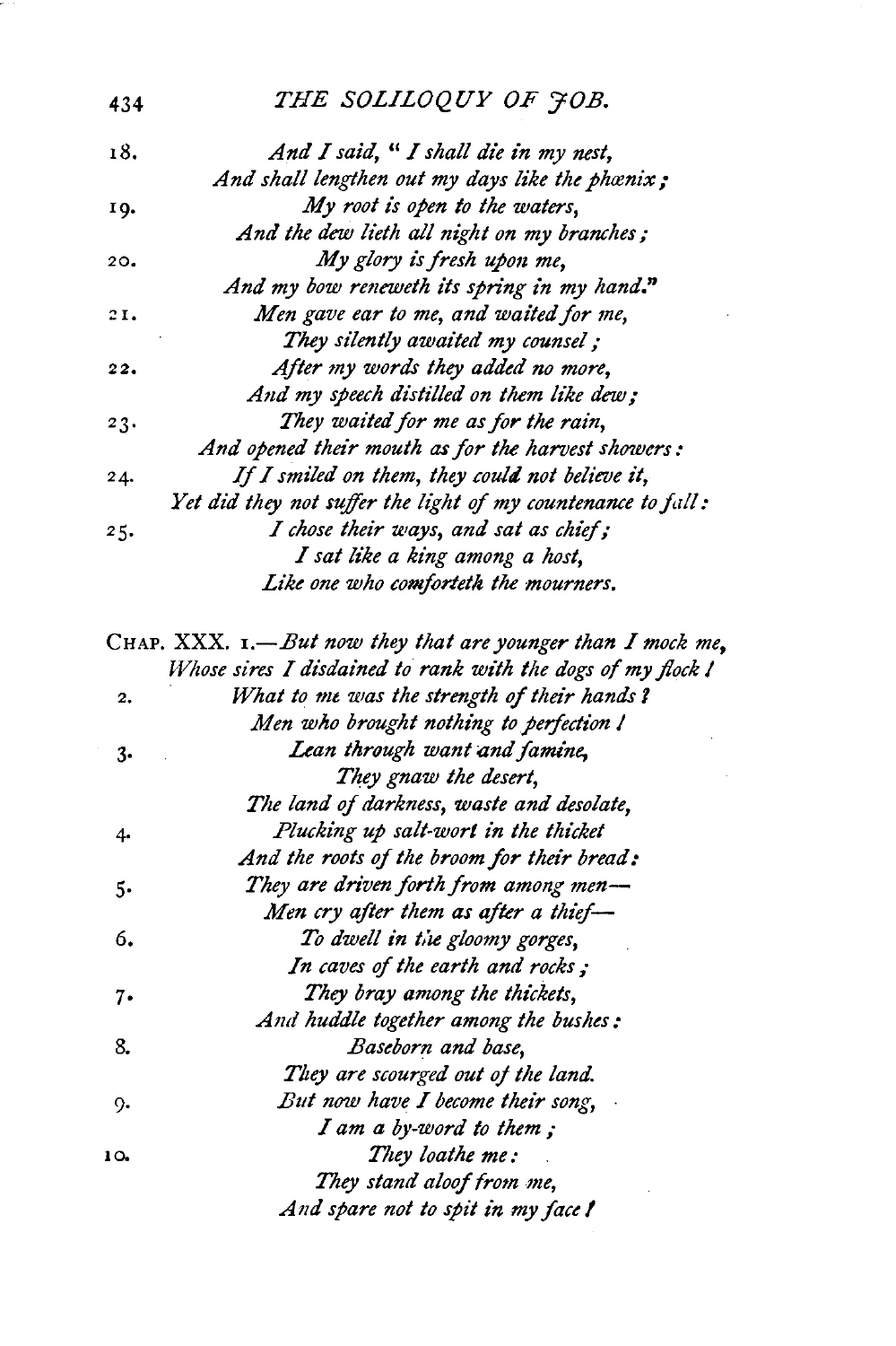## *SECOND MONOLOGUE.* 435

| 11. | Because He hath let loose the rein and humbled me,       |
|-----|----------------------------------------------------------|
|     | They also cast off the bridle before me;                 |
| 12. | A rabble of them riseth on my right to trip up my feet:  |
|     | They cast up their causeways against me;                 |
| 13. | They tear up my path,                                    |
|     | They help on my hurt,-                                   |
|     | They who themselves are helpless!                        |
| 14. | They come on as through a wide breach,                   |
|     | They sweep up through the ruins:                         |
| 15. | Terrors are turned upon me;                              |
|     | They chase mine honour like a storm-blast,               |
|     | So that my welfare passeth like a cloud.                 |
| 16. | And now my soul poureth itself out within me,            |
|     | For days of misery take hold upon me!                    |
| 17. | The Night pierceth and rendeth my bones within me,       |
|     | And my torment knoweth no pause;                         |
| 18. | By its great force it is changed into a garment,         |
|     | It girdeth me like the collar of my tunic.               |
| 19. | He hath cast me into the mire,                           |
|     | And I have become like dust and ashes.                   |
| 20. | I cry to Thee, and Thou answerest me not;                |
|     | I stand up, and Thou eyest me :                          |
| 21. | Thou art changed and become very cruel to me,            |
|     | And dost press me hard with thy strong hand !            |
| 22. | Thou hast caught me up and made me to ride on the blast, |
|     | And causest me to vanish in the crash of the storm;      |
| 23. | For I know that Thou wilt bring me to death,             |
|     | To the house of assembly for all living.                 |
| 24. | Prayer is vain when He stretcheth forth his hand,        |
|     | When men cry out at his calamity.                        |
| 25. | Have not I wept with him whose day was hard?             |
|     | Hath not my soul been grieved for the needy?             |
| 26. | Yet when I waited for good there came evil,              |
|     | And darkness when I looked for light !                   |
| 27. | My breast boils and is unquiet;                          |
|     | Days of anguish have overtaken me.                       |
| 28. | Dark, but not from the heat of the sun, I pass along,    |
|     | I stand up, I cry aloud in the assembly:                 |
| 29. | I have become a brother to jackals,                      |
|     | And a companion to the ostrich brood:                    |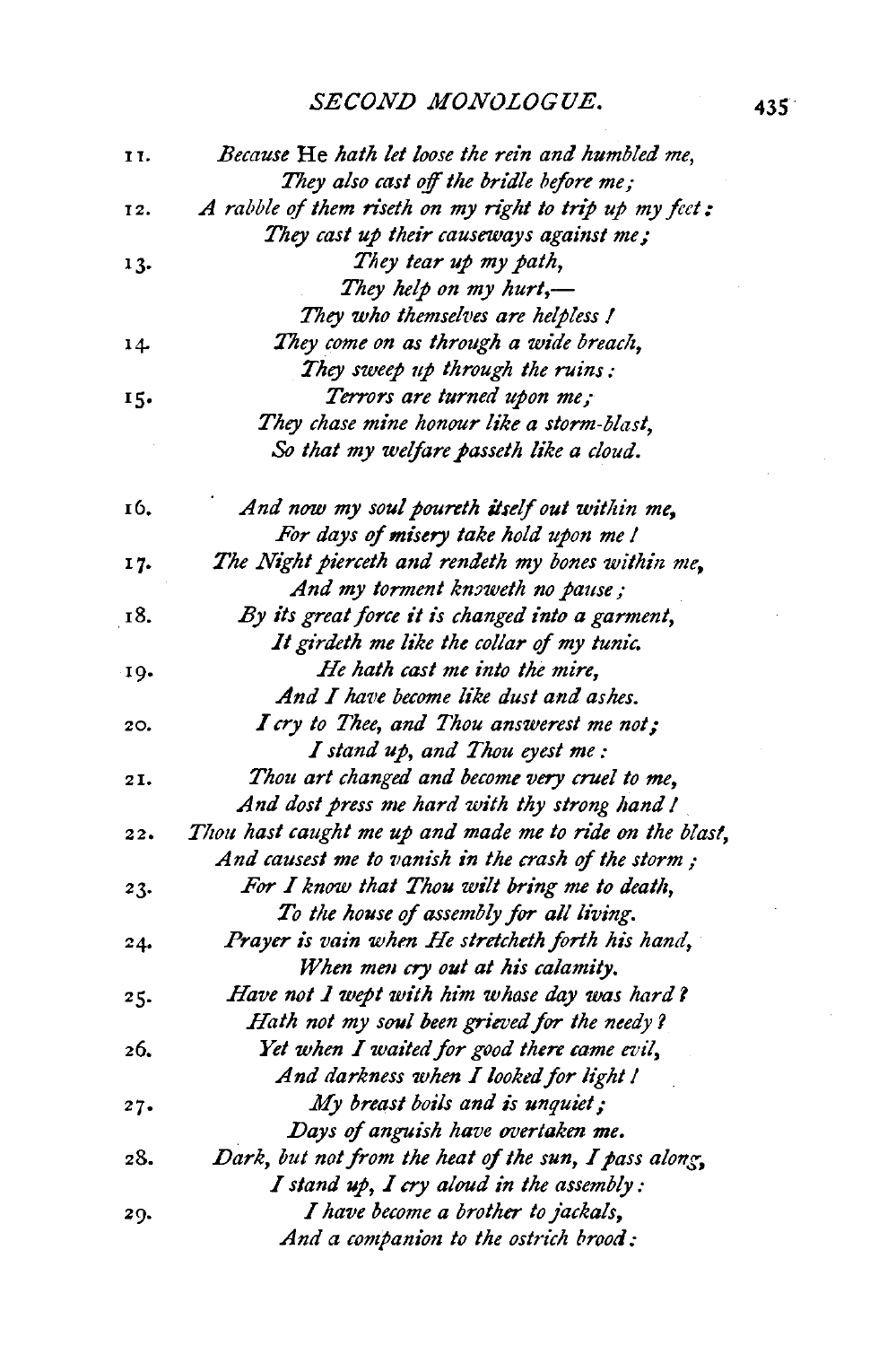| 436 | THE SOLILOQUY OF FOB.                                   |
|-----|---------------------------------------------------------|
| 30. | My skin blackeneth and peeleth off,                     |
|     | And my bones burn with heat.                            |
| 31. | My harp is changed to mourning,                         |
|     | And my pipe to notes of grief.                          |
|     | CHAP. XXXI.--I. I made a covenant with mine eyes:       |
|     | How, then, could I look upon a maiden?                  |
| 2.  | What then would have been my portion from God above,    |
|     | And what my inheritance from the Almighty on high !     |
| 3.  | Doth not calamity overtake the wicked,                  |
|     | And misfortune them that do evil?                       |
| 4.  | Doth not He behold all my ways,                         |
|     | And count up all my steps?                              |
| 5.  | If I have walked with falsehood,                        |
|     | Or my foot hath hasted after deceit,-                   |
| 6.  | Let Him weigh me in an even balance,                    |
|     | And God will know my integrity;-                        |
| 7.  | If my step hath turned out of the path,                 |
|     | And mine heart hath gone after mine eyes,               |
|     | And any stain hath stuck to my palms,                   |
| 8.  | Then let me sow and another eat,                        |
|     | And let my harvest be rooted up.                        |
| 9.  | If my heart hath been ensnared by a woman,              |
|     | And I have lain in wait at my neighbour's door,         |
| IO. | Then let my wife grind for another,                     |
|     | And let others enjoy her embraces:                      |
| 11. | For this is a great infamy.                             |
|     | Yea, it is a crime for the judges;                      |
| 12. | It is a fire which eateth down to Abaadon,              |
|     | And would have rooted up all my increase.               |
| 13. | If I had despised the cause of my manservant,           |
|     | Or of my handmaiden, when they strove with me,          |
| 14. | What then could I have done when God arose,             |
|     | And when He visited, what answer could I have mad: Him? |
| 15. | Did not He that made me in the belly make him?          |
|     | Did not One fashion us both in the womb?                |
| τб. | If I have withheld the poor from their desire,          |
|     | And caused the eyes of the widow to pine;               |

 $\sim 10^{11}$ 

 $\mathcal{A}^{\text{max}}_{\text{max}}$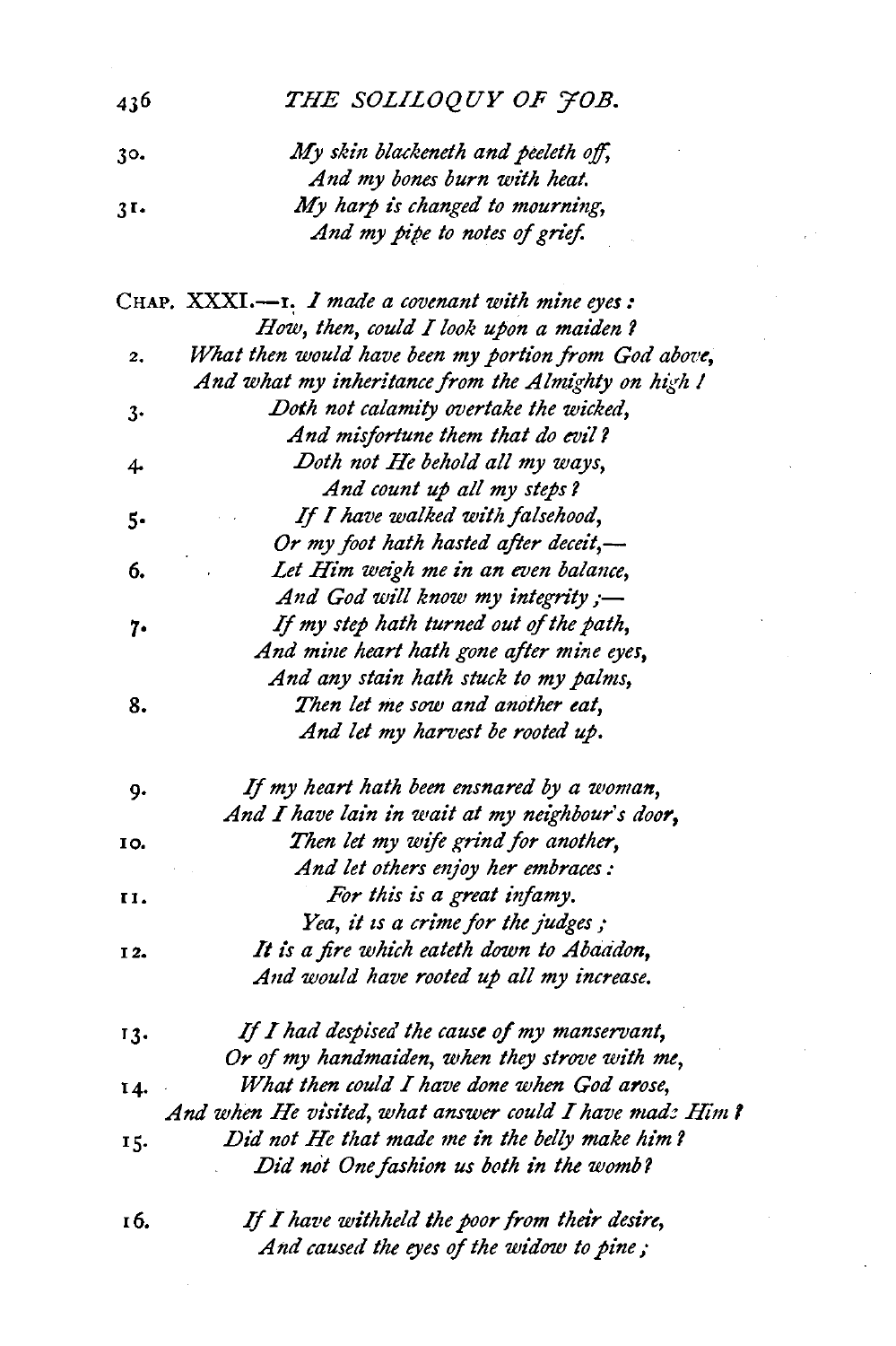#### *SECOND. MONOLOGUE.* **437**

| 17.       | If I have eaten my morsel alone,                                    |
|-----------|---------------------------------------------------------------------|
|           | That the fatherless should not partake thereof:                     |
|           | $18.$ (But from my youth hath he grown up with me as with a father, |
|           | And her have I guided from my mother's womb :)                      |
| 19.       | If I have seen any perish for lack of clothing,                     |
|           | Or the needy destitute of covering,                                 |
| 20.       | And his loins have not blessed me                                   |
|           | When warmed by the fleece of my flock:                              |
| 21.       | If I have shaken my fist at the orphan                              |
|           | When I knew the judges would favour my suit, $\rightarrow$          |
| 22.       | May my shoulder fall from its socket,                               |
|           | And mine arm be broken at the joint!                                |
| 23.       | For calamity from God was my dread,                                 |
|           | And I could not do it because of his Majesty.                       |
| $2\angle$ | If I have made gold my hope,                                        |
|           | And said to the fine gold, "O thou my trust!"                       |
| 25.       | If I have exulted that my wealth was great                          |
|           | And that my hand had gotten much;                                   |
| 26.       | If when I beheld the sun as he shone,                               |
|           | And the moon as she walked in splendour,                            |
| 27        | My heart was secretly beguiled,                                     |
|           | And my hand kissed my mouth:                                        |
| 28.       | (This, too, were an offence for the judge,                          |
|           | For I should have denied God above :)                               |
| 29.       | If I have rejoiced in the adversity of him that hated me,           |
|           | Or exulted when evil found him out:                                 |
| 30.       | (Nay, I did not suffer my mouth to sin                              |
|           | By invoking a curse on his life:)                                   |
| 31.       | If the men of my tent have not exclaimed,                           |
|           | "Who is there that is not sated with his viands?"                   |
| 32.       | (The stranger did not lodge in the street,                          |
|           | I opened my door to the wayfarer :)                                 |
| 33.       | If, after the manner of men, I have covered my sin,                 |
|           | Hiding my wickedness in my bosom,                                   |
| 34.       | Because I feared a great assemblage,                                |
|           | And the scorn of the tribes affrighted me,                          |
|           | So that I kept silence, and left not my tent                        |
|           |                                                                     |

35· *"0 that I had One who would hear me!- Here is my signature !- that the Almighty would answer me! That my Adversary would wn·te out his indictment I*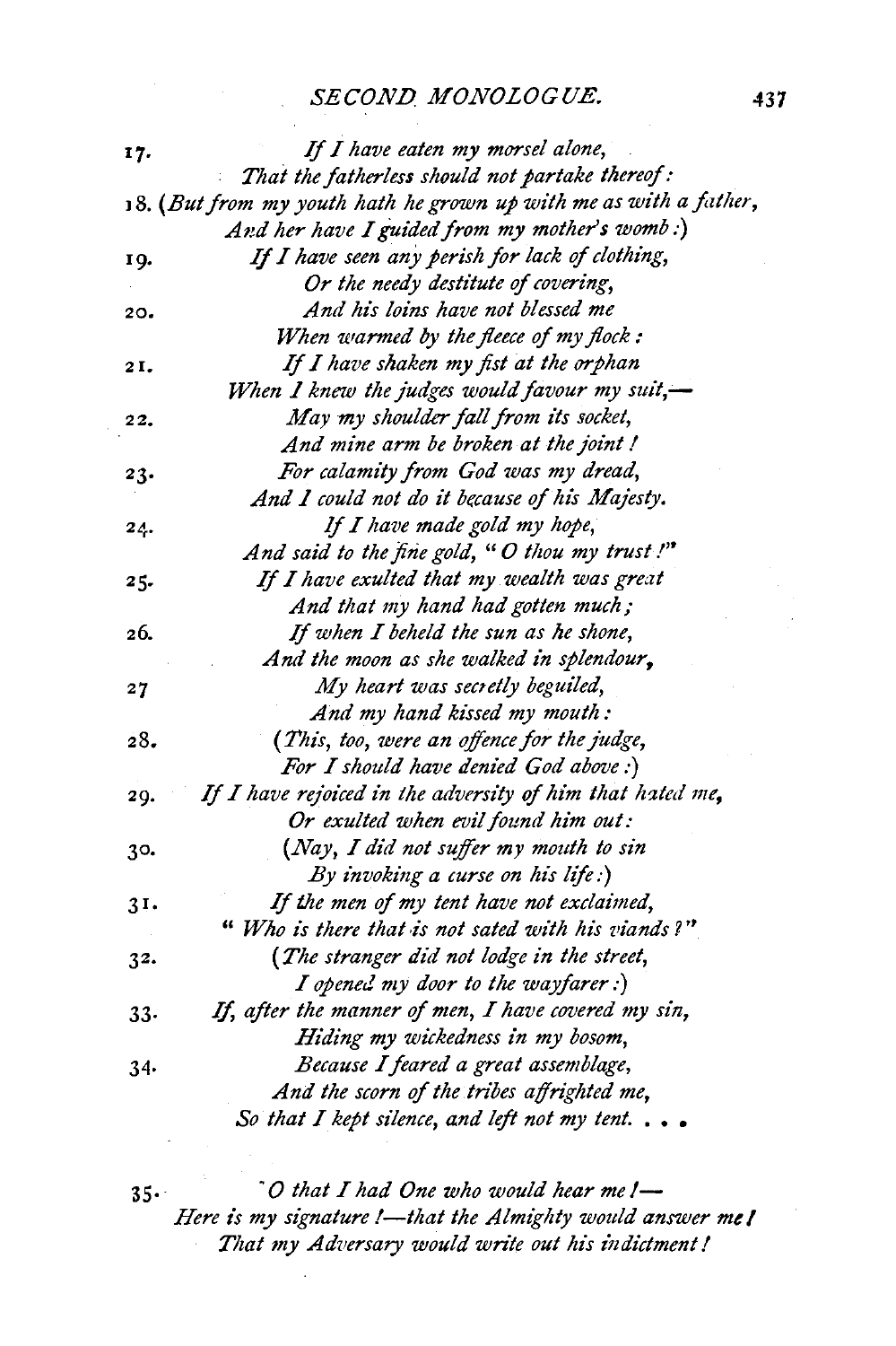| 438 | THE SOLILOQUY OF JOB.                             |
|-----|---------------------------------------------------|
| 36. | Would I not carry it on my shoulder,              |
|     | And bind it about me like a chaplet?              |
| 37. | I would tell him the very number of my steps,     |
|     | I would draw near Him like a prince !             |
| 38. | If my land hath cried out against me,             |
|     | Or any of its furrows have wept;                  |
| 39. | If I have eaten its fruit without payment,        |
|     | Or have caused its owners to sigh out their life: |
| 40, | Let the thistle spring up instead of wheat,       |
|     | And instead of barley noisome weeds !             |
|     | The pleas of Job are ended.                       |

Of. all his losses, that which touches him most deeply, which therefore he puts in the forefront of his complaint, is the loss of that habitual and intimate communion with God which had been his chief good. This loss he laments again and again in the opening Verses of his Elegy (Chap. xxix. *Verses* 2-5). "0 that I were as in months of old !" he cries-in months *of yore,* that is, as the Hebrew indicates, which lie far back in the distant past : so far are they removed from him now that he looks back on them through a blinding mist of grief, now that his eyes are dimmed by that crowning sorrow, " remembering happier things." The happiest he remembers, the sum and origin of all his happiness, is that God was with him, that God's lamp shone over his head, shedding a light on the darkest windings of his path, so that he neither fell nor strayed.

In thinking of the days that are no more,

too, the days that he most fondly recalls are not—and this lends a new touch of pathos to his lament-the days of careless and all-enjoying youth, but the more sober, settled, and steadfastly happy days of his ripe manhood ; not the *Spring* days, when he was sowing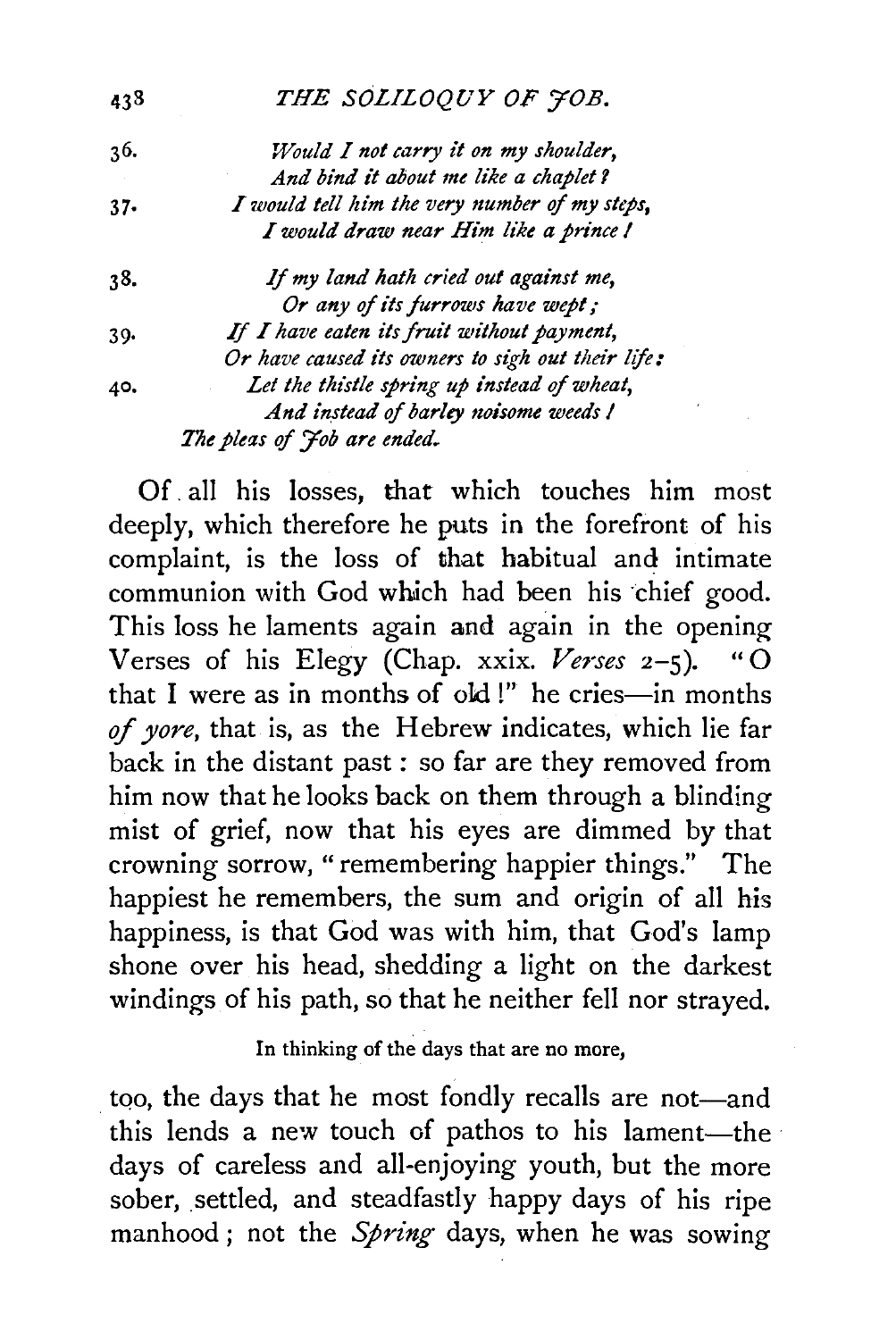his seed, but the golden *Autumn* days *(Verse* 4), when he was beginning to reap the fruit of all the works his hand had wrought, and to get " the profit of all his labour under the sun." *Then,* most of all, in the fruitful and honourable maturity of his life, he felt that his tent stood full in the sun of the Divine favour, and that he was admitted to that sacred fellowship with the Giver of all good which is both life and better than life.

In studying the details of the pathetic description, which commences with *Verse* 6, we must bear in mind, on the one hand, that Job lingers on the details of these happy Autumn days mainly because he finds in them tokens and proofs of the goodwill with which God then regarded him; and that, on the other hand, in this description of his past felicity there is a constant sub-reference to his present distress. He never forgets the tempest, the catastrophe, which hurried him at a stroke from the wealth of an early Autumn into the cold and poverty of a sudden Winter. Even when he does not draw out the contrast, he has it in his thoughts, and is for ever saying to himself-

> Then was I as a tree Whose boughs did bend with fruit ; but in one night A storm  $\mathcal{L}^{\mathcal{A}}$  , and  $\mathcal{L}^{\mathcal{A}}$  , and  $\mathcal{L}^{\mathcal{A}}$  , and  $\mathcal{L}^{\mathcal{A}}$  $\sim$ Shook down my mellow hangings, nay, my leaves, And left me bare to weather.

Remembering this, the Verses will go far toward interp eting themselves, so little is there in them to give us pause.

The images of *Verse* 6—milk, or cream, flowing in ·streams wherever he went, and the rock yielding him oil in lieu of water - are of course common Biblical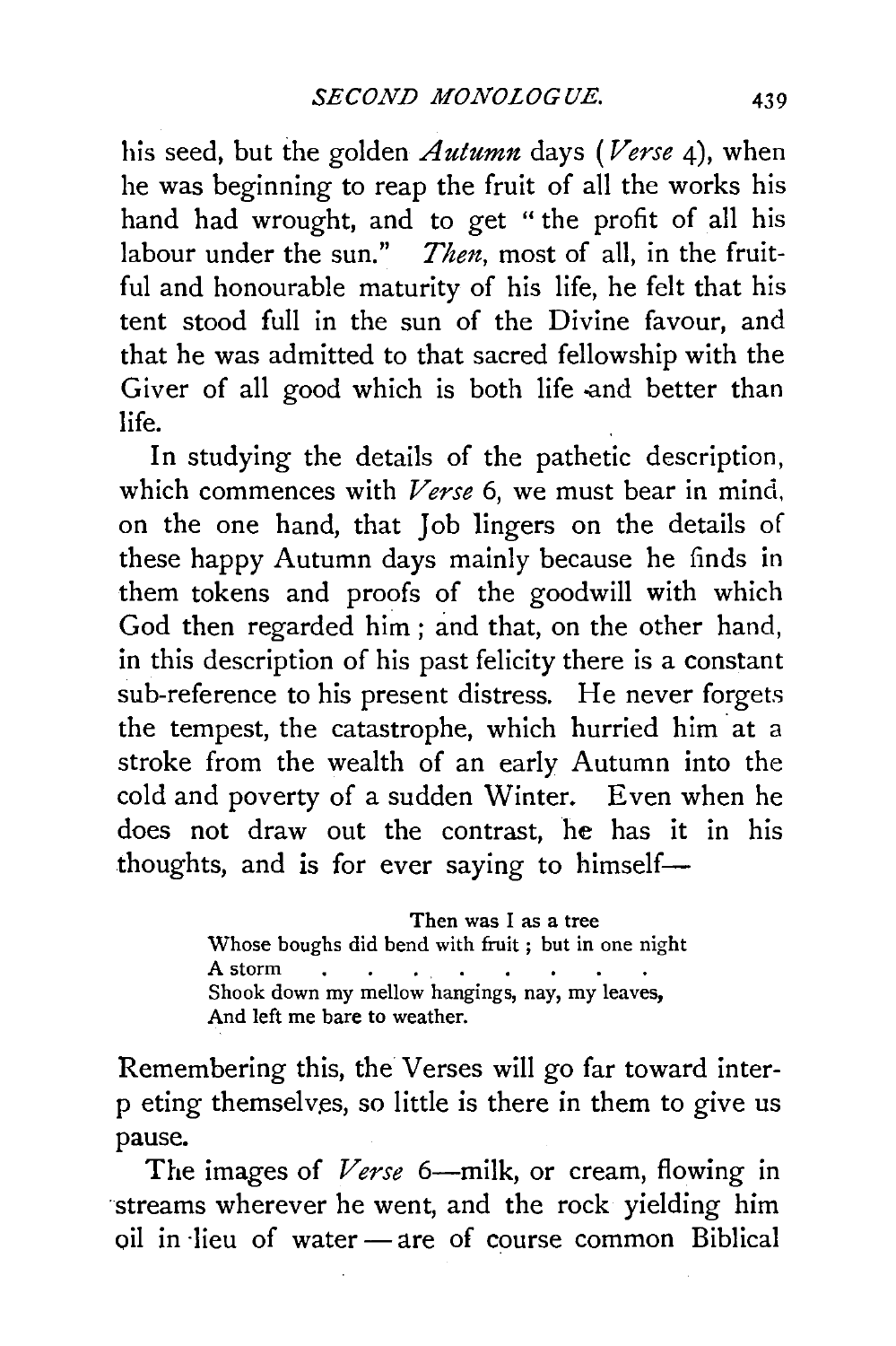metaphors (Comp. Deut. xxxii. 13) for the lavish abundance of his Autumn days, when all nature was at peace with him, and loaded him with its richest gifts.

*Verses* 7- <sup>1</sup>*7* place him before us as a statesman and judge, as chief ruler and magistrate of his clan. When, as Boaz went up to Bethlehem, he left his estate and entered the adjacent city, he was received with the profoundest respect, all classes of the citizens vying with each other to do him honour. As he took his seat in the *broadway*, the spacious chambered recess in the Gate-answering to the Greek *agora* and the Roman *forum* — where public law was administered and public business despatched *(Verse* 7), the young men drew back and" hid themselves" in reverence, as unworthy even to salute a man so great: even the elders of the city rose as they saluted him, and "remained on their feet" till, *primus inter pares*, he sat down among them *(Verse* 8). The very princes "sat still with awful eye," as if they knew their "sovran lord was by;" while the nobles hushed the loud voices of authority or strife, and sat waiting in attentive silence for his words *(Verses* 9, 10). But while nobles and princes were hushed, the poor and the distressed, all who had suffered wrong or feared oppression, broke forth in his praise, for they knew his tried and unstained integrity, his resolute and considerate benevolence *(Verses* 11-13). Justice, always a rare virtue with Eastern magistrates and potentates, was his delight, and made him the delight of the wronged and defenceless, nay, of the whole clan; insomuch that every ear that heard him blessed him, and every eye that saw him bore witness to him, while those who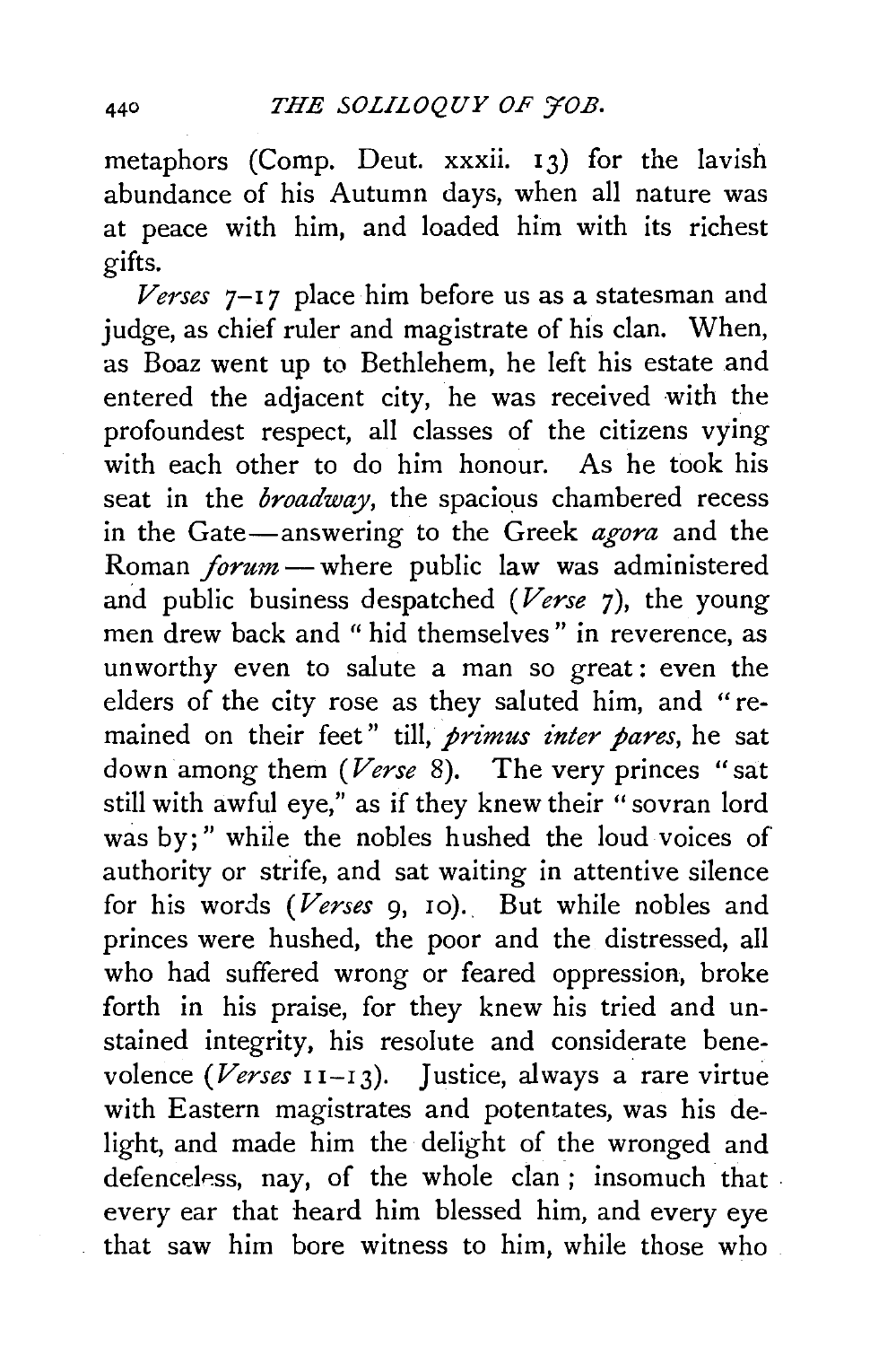had been ready to perish blessed him, and the widow's heart sang for joy. The world has long felt and confessed the charm of this wonderful passage. And *it must be felt :* to expend words on it would be but to mar or weaken it.

That this rare virtue *was* the secret of the favour and reverence in which he was held, he himself tells us in the fine phrase of *Verse* 14 : "I put on righteousness, and it clothed me;" or, "*I put on, justice, and it put me on*" (So Gesenius: "Justitia indui, eaque me induit ")-a phrase the meaning of which seems to be that, when he assumed the robe of justice, the man was lost in the judge, no private, and much less any corrupt, motive being suffered to influence his decisions. Voluntarily clothing himself with justice as with a garment, justice in its turn clung to him, became habitual to him, a second nature against which he could not sin. So far from having been guilty of the charges alleged against him by Eliphaz (Chap. xxii. 5-9) ; so far from having taken advantage of his brother's need, stripped the naked, withheld water from the faint and bread from the famishing; so far from sending widows away empty, and breaking the arms of the orphan, and favouring the cause of the strong and insolent, he had won the blessing of the widow and the fatherless ; he had been eyes to the blind, and feet to the lame, and a father to the poor ; he had even "*searched*" — expending much thought and labour and pains  $-$  into the cause of the alien. who had no claim save that of a common humanity; and he had smitten down insolent wickedness, and snatched its prey-the poor man's heritage-from its teeth *(Verses* I 5-17).

VOL.  $1X_2$  29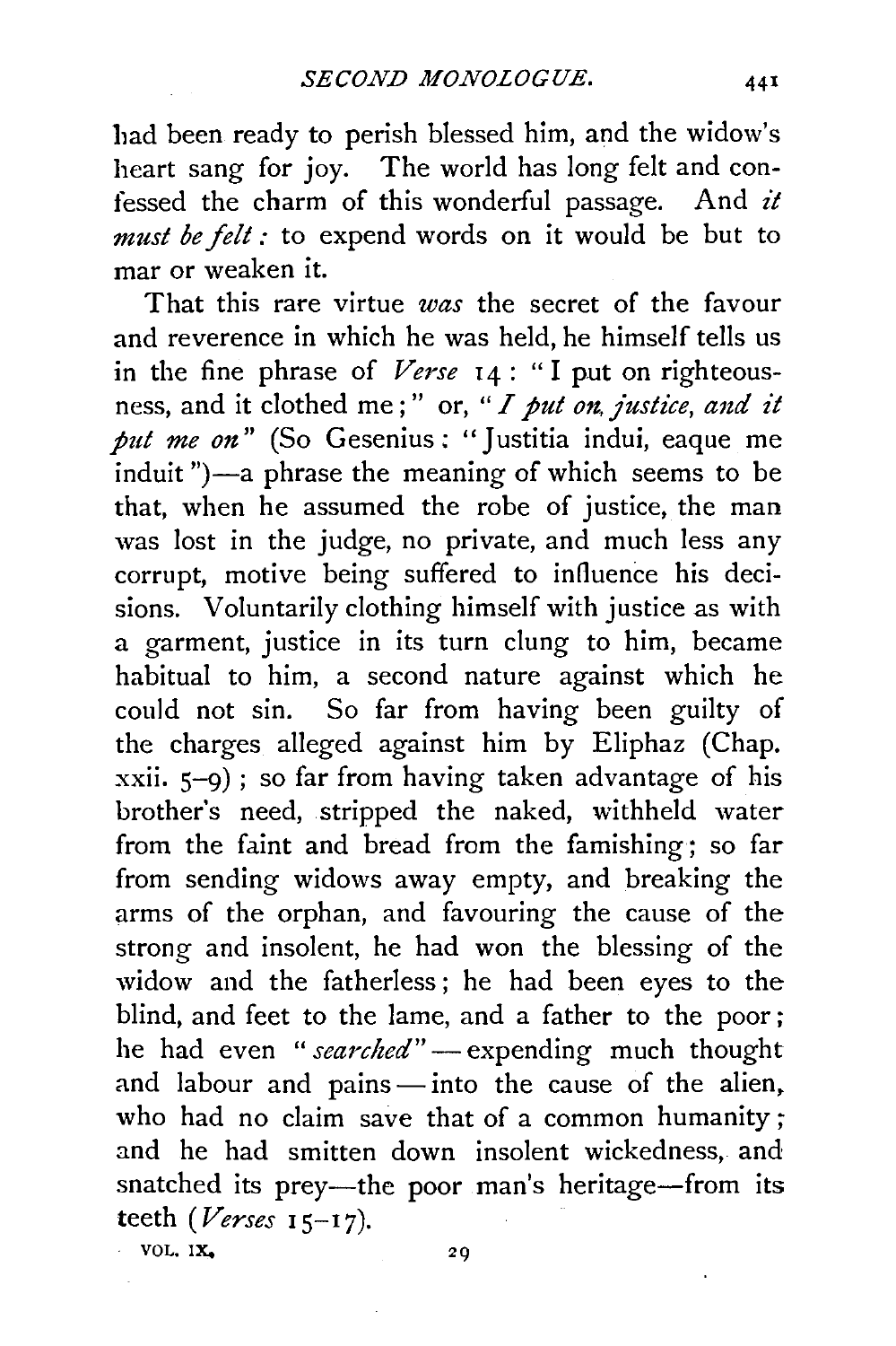Of a life so unsullied, illustrated and distinguished by a justice and beneficence so rare, it was no marvel that this honoured magistrate, this incorruptible judge, foreboded no evil, assumed that to-morrow would be as to-day, and even more abundant than to-day. Was not God with him, and for him ? Was not the fear of the Lord the secret and inspiration of his justice ? Why, then, should God desert him ? With a conscience void of offence, why should he fear that God would desert him ? So far from tormenting himselt with· any such fear, he had said within himself, " I shall die in the warm spacious nest which God has given me; and even death is far off."

If, however, our translation of it be correct, there is a curious metaphor in *Verse* 18 : " I said I shall die in my nest, and multiply my days like the phanix." The Authorized Version reads, "I shall multiply my days *like the sand."* And the Hebrew substantive, strange to say, will admit of either rendering, as in the original manuscripts the difference between the two meanings is indicated simply by a "jot" or dot. In the Babylonian copies the word is so pointed as to signify " phœnix," while in the Palestinian MSS. it is so pointed as to signify " sand." The only arguments, so far as I am aware, in favour of reading "sand" are these: (1) that the computation of the vast total of atoms  $-$  or "grains of sand," as the phrase then was-of which the world is composed was a favourite problem with the thinkers of antiquity; and (2) that in the Bible " the sands upon the seashore " is a common emblem of a vast and interminable number. Neither of these reasons carry much weight: the first can hardly, indeed, be called a reason at all ; while the second loses its force directly we remember that the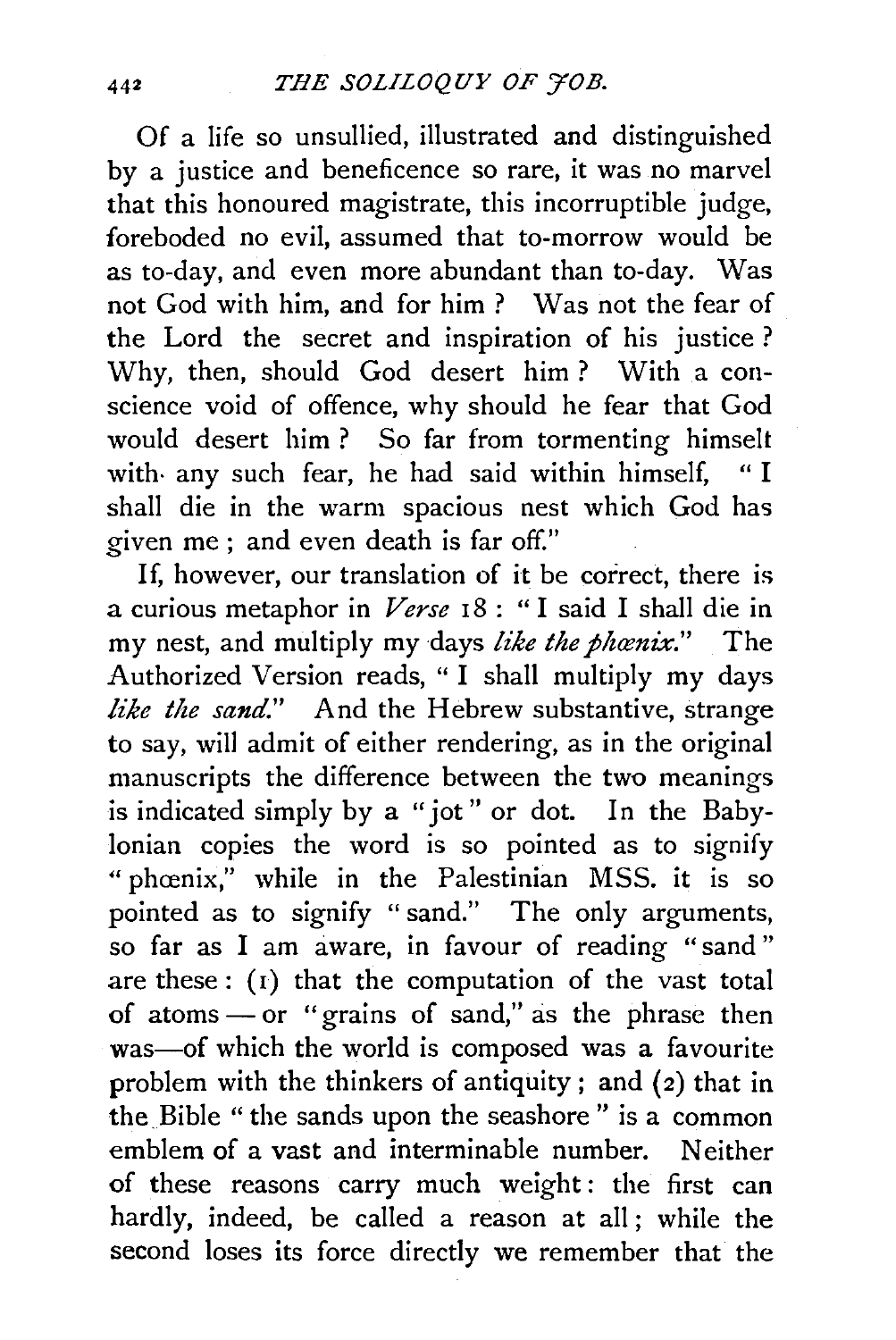Book of Job, though  $in$  the Hebrew Scriptures, is hardly *of* them, but holds a place apart. On the other hand, the common objection to the " phœnix " reading, that the phœnix is a purely fabulous bird, and that 'therefore no allusion to it is likely to be made in Holy Stripture, will hardly bear examination. For (1) we shall find that more than one fabulous creature, or, at the lowest, creatures so exaggerated as to become fabulous, are described in the closing Chapters of this very Poem. (2) The legend of the phoenix had a special vogue in Egypt, with which, as we have seen, our Poet had a close and intimate acquaintance; and in Arabia, with which he was connected by blood. (3) The legend found its way into ancient Hebrew tradition, which affirms the phœnix to be the most favoured -0f all creatures, because, when Eve offered the forbidden fruit to them all, the phoenix alone refused to eat of it; -0r, again, because, when Noah fed the creatures in the Ark, the phœnix alone sat still and mute, instead of -clamouring for its food, that it might give the tasked and busy patriarch as little trouble as possible.<sup>1</sup> Nor -does it seem reasonable to conclude that, while our Lord constantly illustrated "the things pertaining to the kingdom of God " by parables of fictitious persons .a.nd events, no inspired writer could have been suffered to draw an illustration from a fictitious and apocryphal bird. And (S) in the Verse itself there is one very strong reason why we should prefer this render $ing: viz., that it falls in with and completes the figure$ that it puts a bird into the nest-of the previous line :

> I said, " I shall die in my *nest,*  And multiply my days like the phanix."

<sup>&</sup>lt;sup>2</sup> For the authorities for these traditions see Delitzsch *in loco*.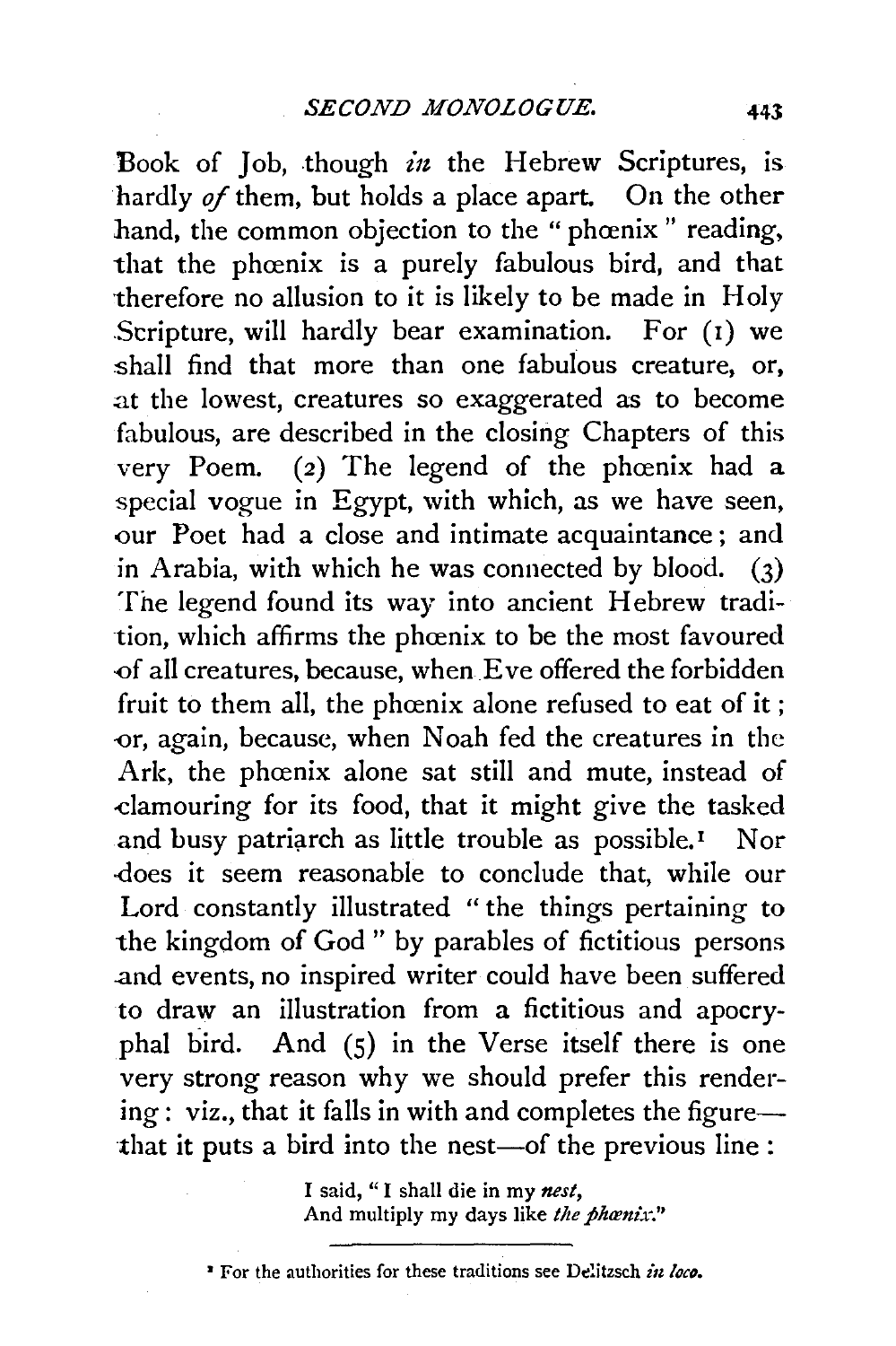On these grounds most recent Commentators accept the rendering, and make Job, in his happy forecast of many days and much good, allude to the fabulous bird which, for its courtesy to Noah, received, according tothe Hebrew legend, the gift of immortality, and, accord ing to the Egyptian legend, lived for a thousand years, and then, setting fire to its nest, renewed its youth in the funeral pyre.

With *Verse* 19 the figure changes, and we see the righteous man like as a tree planted by ever-flowing rivulets, and refreshed by the dew that lies all night on its branches, whose leaf withers not, whose fruit fails. not. It was Job's hope that he might resemble such a. tree as this, and that whatsoever he did would continue to prosper.

With *Verse* 20 the figure changes again. And now he tells us he had trusted that his "glory," all that made life bright and honourable to him, would abide in undiminished splendour; and that his manly vigour, his power to defend and enjoy his "glory," would remain unimpaired, like the unstrung " bow," which renewed its strength and elasticity in his hand.

With *Verse* 21 he passes from the bright hopes bred in him by his happy conditions, and resumes his autobiographical sketch, dwelling once more, in order toprepare us for the contrast of Chapter xxx., on the profound and loyal reverence in which he had been held by men of every degree. With patient and silent deference, he tells us, they waited for his counsel, or his decision, in their debates and disputes ; his words being sweet and fruitful to them as morning-dew or summer-showers; his words being as final and decisive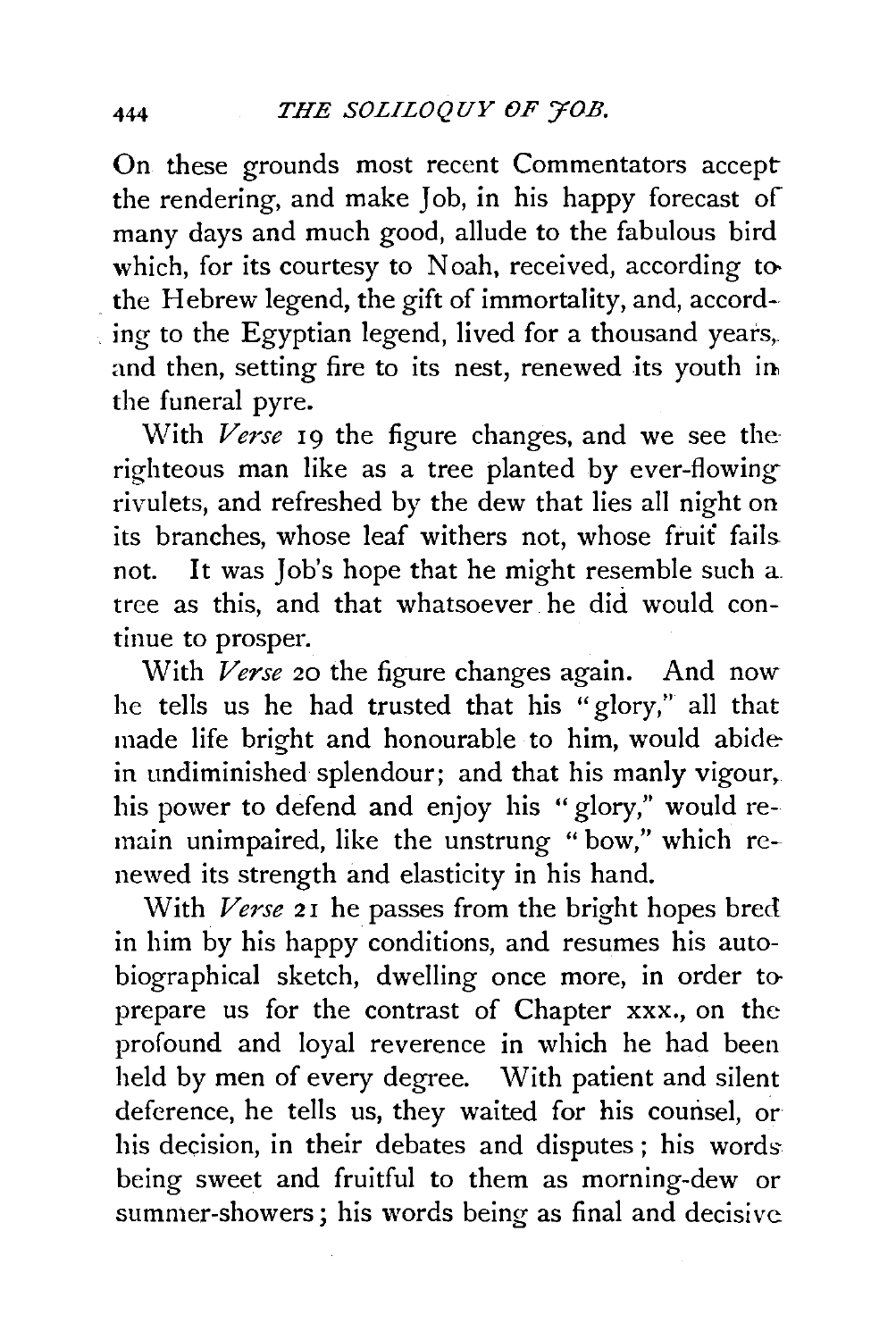as they were welcome, since, when *he* had spoken, they added no after-words to his *(Verses* 21-23). If he smiled on, or toward, any of them, they could hardly be persuaded that the condescension was intended for them ; and yet, despite their bashful incredulity, they took good heed to intercept the smile, to catch it up .and appropriate it, before it reached the ground *(Verse*  24).

The blending of kindness and authority in the two figures of *Verse* 25—the king and the comforter—is obvious ; but to feel the propriety of the phrase, " I *sat* . . . like one who comforteth the mourners," we must remember that among the Arabs, as among the Jews, the friend who assumed the office of "comforter" occupied a raised seat, while the mourners crouched on the ground around him.

Taken as a whole, 'the Chapter indicates a simple and primitive organization of the aristocratic type, not unlike that which we find in Homer, but in full accord ance with the deference to pure descent and noble birth which has always characterized the Arab race; while it also denotes a social condition much more complex and advanced, and in· form much more civic and municipal, than we commonly associate with the habits of that race, although a tolerably exact parallel to it may still be found in the large and populous cities of Central Arabia.

As we pass to the opening Verses of *Chapter* xxx., we may well ask  $:=$ 

> \Vhat are these, So wither'd, and so wild in their attire, That look not like inhabitants o' the earth, And yet are on't ?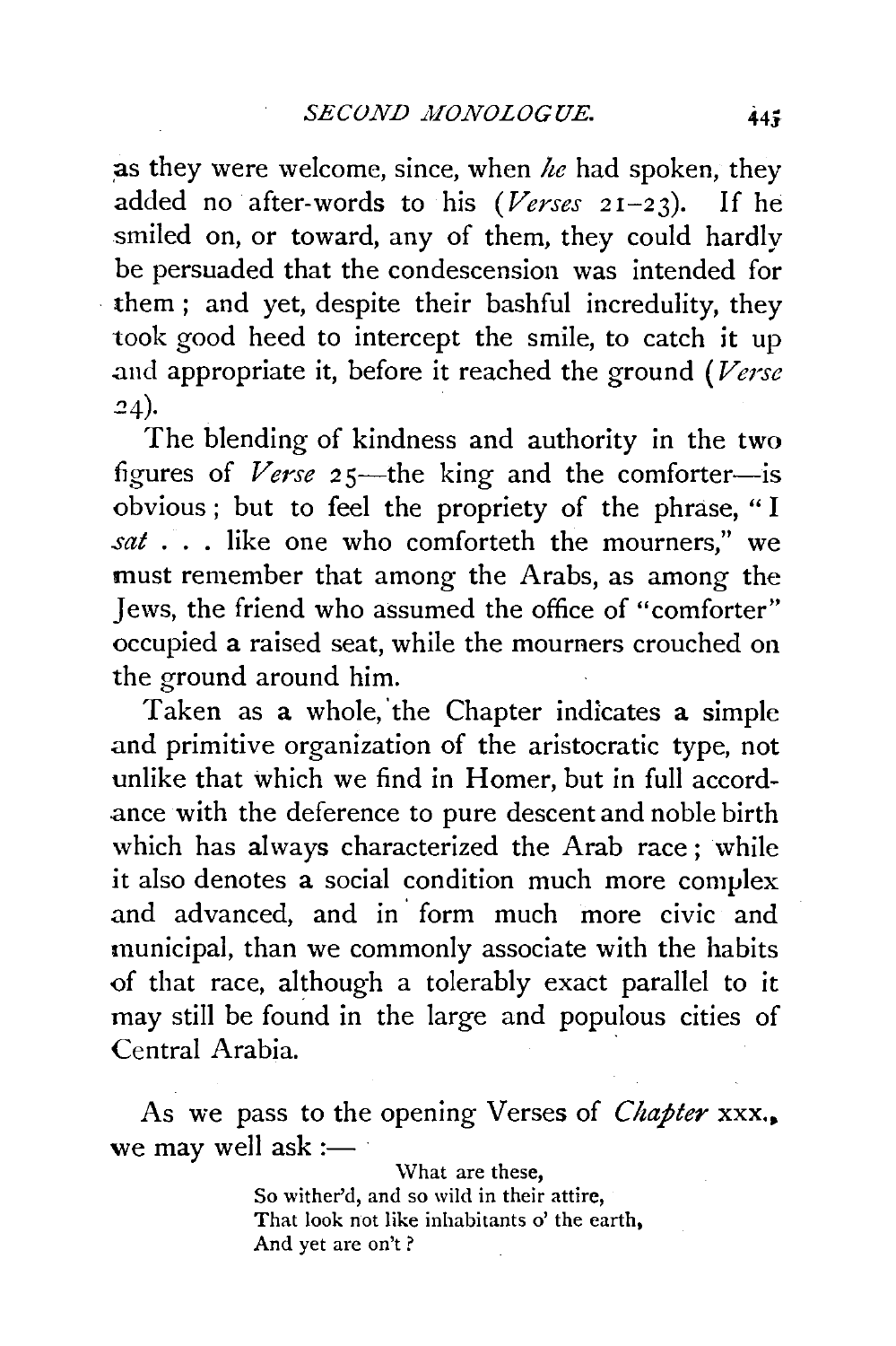They *are* men, but men "whom the vile blows andl buffets of the world " had made vile, and " so incensed, that they were reckless what they did to spite the world;" men

> So weary with disasters, tugg'd with fortune, That they would set their life on any chance. To mend it or be rid on't.

From the earliest times Commentators have agreed that we have in Verses  $1-15$  a graphic sketch of an abject troglodyte race, driven by superior force to take shelter in dens and caves of the earth. But Ewald was the first *to* suggest that these troglodytes were . *theaborigines* of the Hauran, who had been invaded, conquered, and dispossessed by the superior race among whom Job sat as chief. " The men of whom Job here complains," says Ewald, "were the aboriginal inhabitants of these regions, who had long before been subjugated by the race to which Job's family belonged,. and were reduced at length to such degradation, that those who would not be enslaved fled to the wilds and the natural coverts of the land, where they led a stunted and miserable life ; and who, whenever they ventured near in quest of relief, were driven forth from society with abhorrence, as worthless despicable creatures." The suggestion was so happy, and tallies so exactly with all the details of these Verses, that it is *now*  generally and gratefully adopted.

Dispossessed, despised, and despicable aborigines. such as these are to be found in every region of the East. We are having our own troubles with them today in the lofty passes and branching valleys of the great mountain-range which separates Hindostan from Afghanistan : we find them, indeed, a constant trouble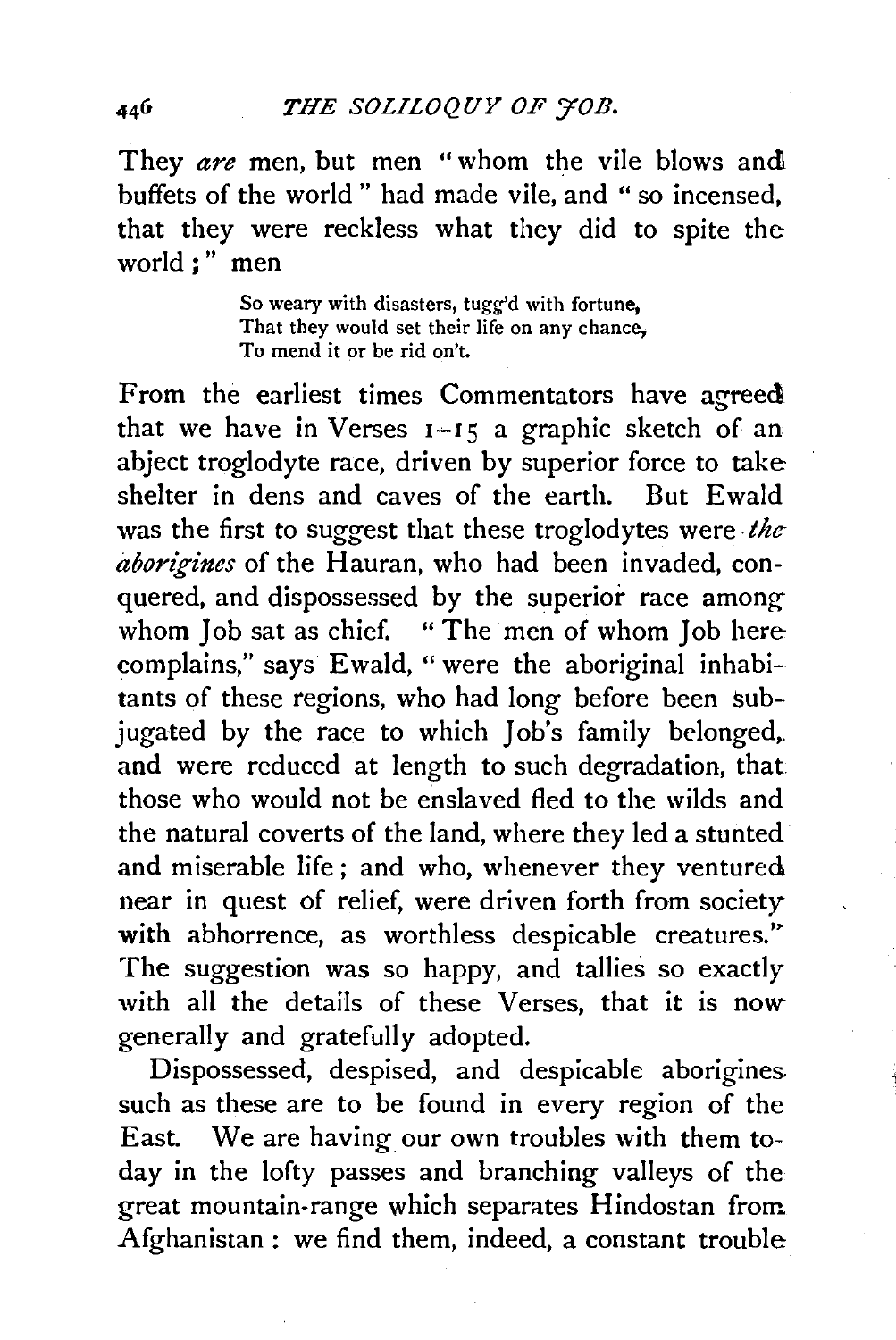and peril in all the border- districts of India. As a rule, these aboriginal races are of an inferior strain and stature to the races that have conquered them and seized their ancient haunts ; they are commonly driven to take refuge in the hills, while their conquerors settle on the well-watered fruitful plains; their language is rude and harsh, and often a differentiated strain, speaking a different tongue, may be found in the adjacent valleys of the same great mountain-range. Aliens in form, aspect, language, customs, complexion, incapable of any settled industry, robbers by necessity as well as by choice, repulsive in appearance, fierce and intractable in temper, they are at once feared, hated, and scorned by the more civilized races who have displaced them.

All these features, common to many tribes, come out in the vagabond and villainous, but most miserable, race-base by birth and base by habit (Verse  $8$ )depicted by Job in Verses  $I-I5$ . But why does he depict them so carefully? Why does he break off from the exquisite and flowing description of his Autumn days in order to depict them? Mainly, no doubt, to enhance the effect of his description by force of contrast ; to paint in the dark background against which the figure of the upright judge and beloved philanthropist will stand out more distinctly. The position and public esteem he once, and long, enjoyed, will impress us the more deeply if we see him for a moment as he lies on the *mezbele,* and learn how .

> all indign and base adversities Make head against his estimation ;

how utter and miserable a change has passed upon him.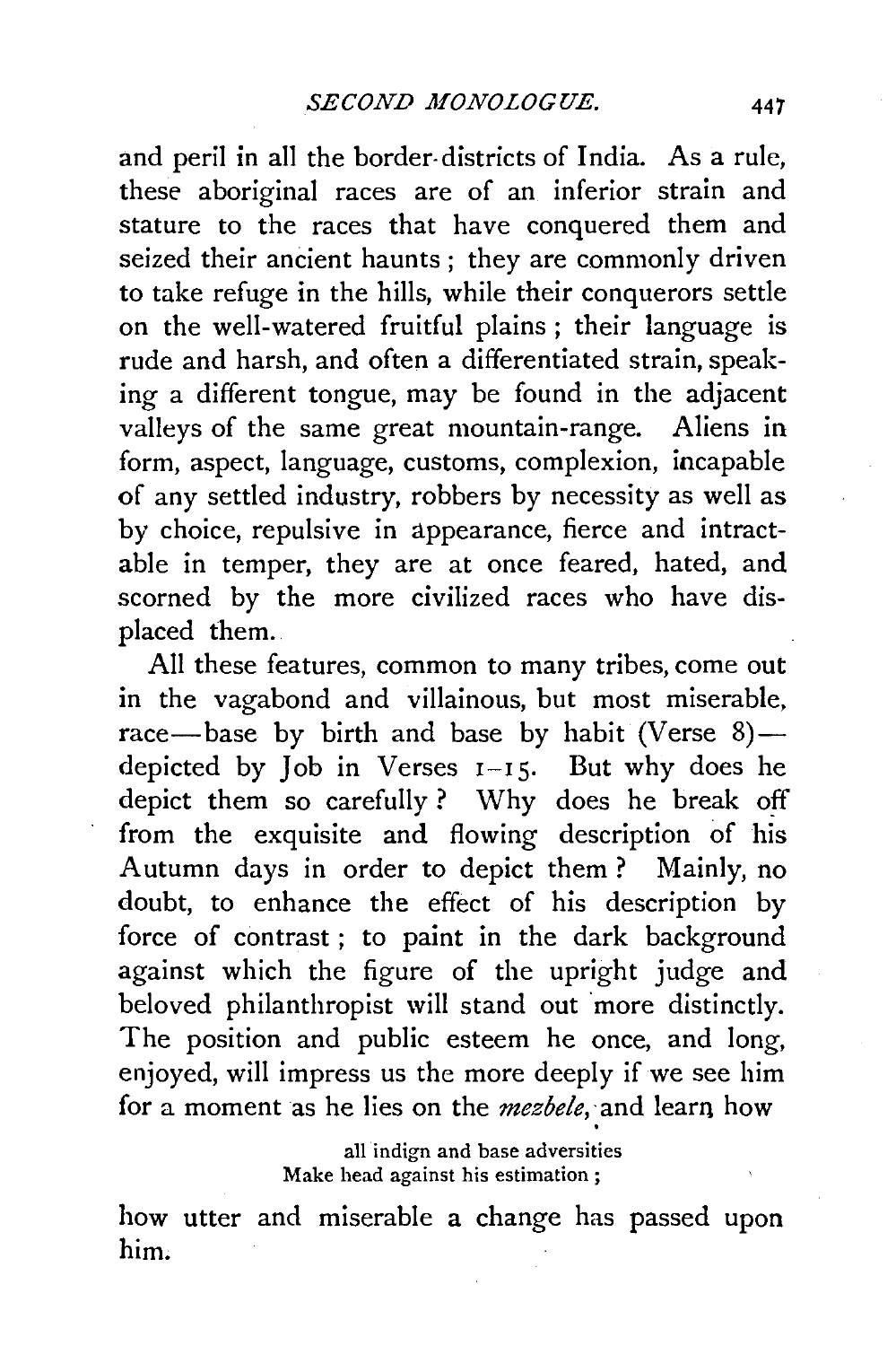And surely nothing could feelingly persuade us of that change if the contrast he now dashes in does not. Once, the young men of his own tribe, even though they were nobles or princes of the tribe, had drawn back in reverence, as unworthy of his salute; but now "they that are younger " than he, lost to the immemorial respect for age, make him their derision, even though they be the sons of " sires whom he had disduined to rank with the dogs who watched his flocks" *(Verse* 1 ), sons of the miserable outcasts who, for lack of steadlast . purpose and settled industry, could do nothing well *(Verse 2)*, nor even be trusted as men trust a dog. If there is a tone of contempt in these Verses, we must not therefore assume that Job had never looked with an eye of pity on the abject and irreclaimable outcasts who now made him their mock; for these, too, were among the perishing and helpless whom he had habitually befriended (Chap. xxix. 12, 13) and delivered. From Chapter xxiv. Verses 4-8; we learn that he had often brooded over their miserable fate; that their misery had been a prominent factor in that standing problem of the Divine Providence which had engaged and engrossed his thoughts; that he had often wondered why, under the rule of a God both just and kind, any race or class of men should have been condemned to conditions so hopeless and degrading; that he had even resented the misery and oppression to. which they were exposed. And from *Verse* 3 onwards, after this brief touch of contempt provoked by their unprovoked insults, his description of them blends many strokes of pity and compassion with his natural resentment of their insolence and malignity. It is " want" that makes them lean and pithless ; it is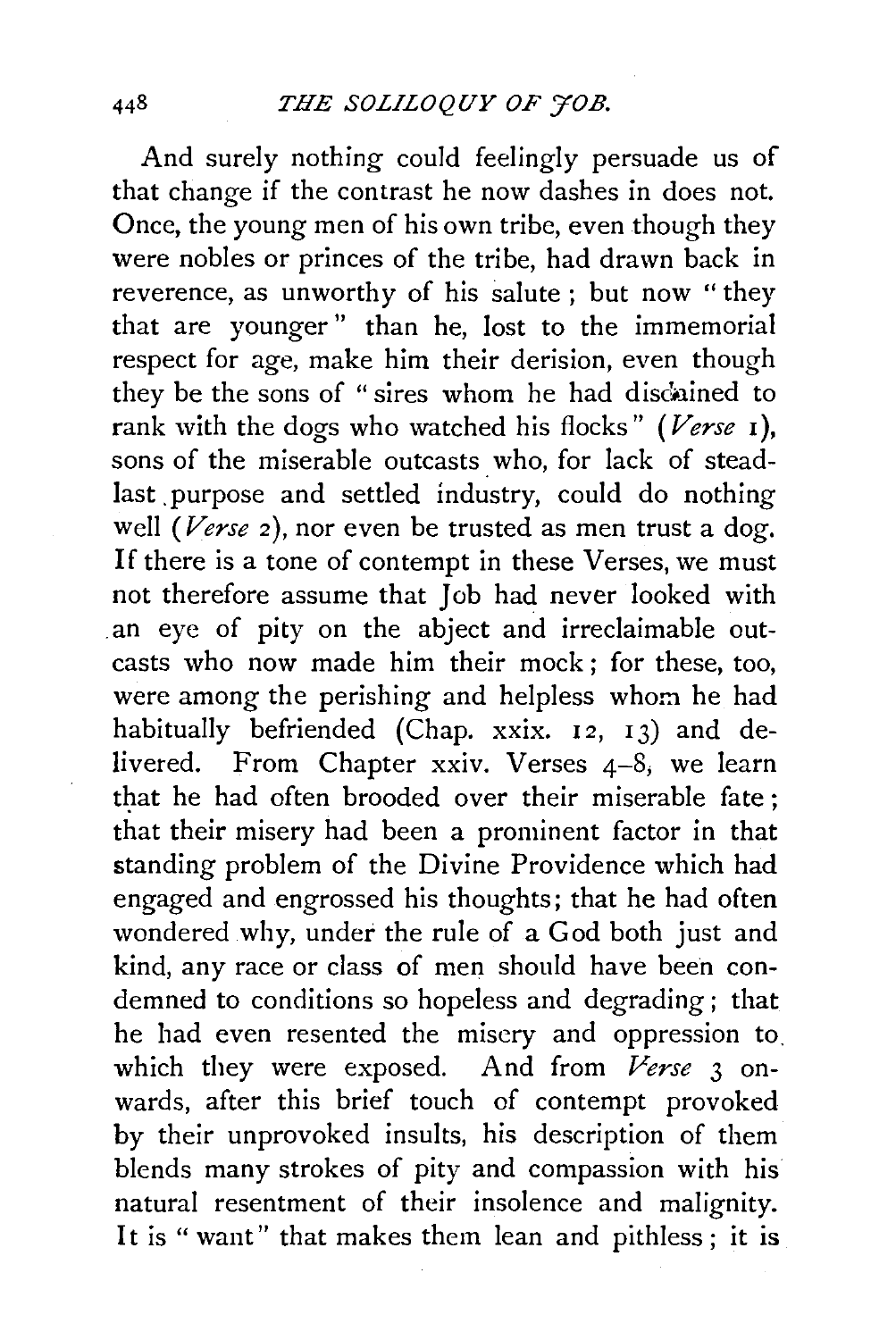"famine" that drives them to "gnaw the desert," as if they were brutes rather than men, and to snatch from it a scanty and innutritious sustenance ; it is

For fear that day should look their shames upon,

that

They wilfully themselves exile from light, And must for ave consort with black-brow'd night,

in "the land of darkness, waste and desolate," hiding themselves in the secret places of the earth, in the shadows of the hills, in the caves of the rock, in "rough caves cut out in the precipitous sides of nullahs, or dried-up watercourses." <sup>I</sup> Here, in the hills and on the steppe, they are driven, for lack of better food, to browse on the buds and young leaves of the. "sea-purslain," or " salt-wort," a shrub which still grows both in the desert and on the sea-coast, and is still eaten by the abject poor of the East; and to <levour the bitter but edible root of "the broom," or  $genista$ , as the Indians of Florida do to this day *(Verses* 3, 4).

> The art of our necessities is strange, That can make vile things precious,

even things so vile as these.

If, moreover, weary of their hard lot, they venture near the cities or estates of civilized men, these miserable pilferers are instantly driven back to the gorges and caves from which they emerged ; men shout after them as after thieves, which in very deed they are *(Verses* 5, 6). Their very language is an offence to

<sup>&#</sup>x27; The village of Ragha Migana, among the Afghan hills, is described as consisting of such "caves" in the "Daily News" of the very day (March 11, 1879) on which these sentences were written.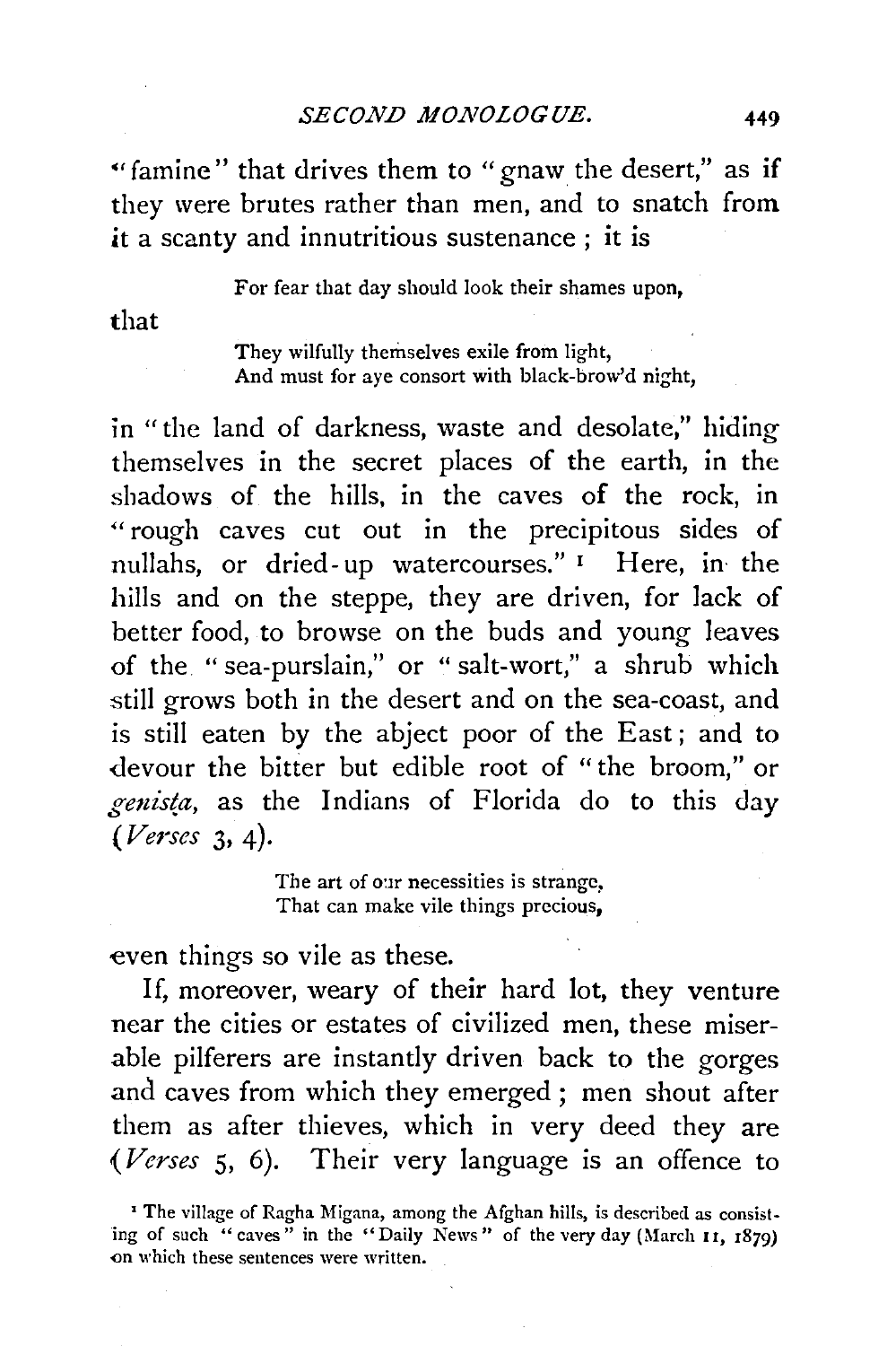civilized ears, as the language of most savage races, with its growling gutturals and sharp clicks, commonly is. Herodotus compares that of the troglodyte Ethiopians to the screech of the night-owl, just as Job compares that of the troglodytes of the Hauran to the " bray" of the ass (Verse 7). Their customs, of which Job marks one, are no less offensive, no less sure to disgust all cleanly livers ; they " huddle together in heaps among the bushes," without distinction of age or sex, seeking a miserable warmth by close contact with each othet. With so much to disgust and repel a race like that of Job, singularly cleanly in its habits, singularly proud of the purity of its blood and of the soft picturesque beauty of its language, what wonder that these abject creatures, "baseborn and base," should be scourged out of the land so often as they ventured to set foot within it *(Verse* 8) ?

Yet even these miserable wretches, whom he regards with a strange yet natural mixture of compassion and aversion, now turn against Job, and make *him*  their by-word, loading him with the most extreme and filthy insults ( *Verses* 9, 10) ! Because God has let loose his anger against him, they also throw off all restraint, all fear, all decency even *(Verse* II). This allusion to God as the real. author of all his woe and shame is a quiet stroke of art, preparing the way for the second section of this Chapter (Verses  $16-31$ ), in which Joh makes his last appeal against the apparent injustice and cruelty of the Almighty. But, for the present, his mind is mainly occupied with the cruel injustice of man, of those who, though they wore the form of man, he could hardly deem worthy of the name. His soul is exceeding filled with the contempt,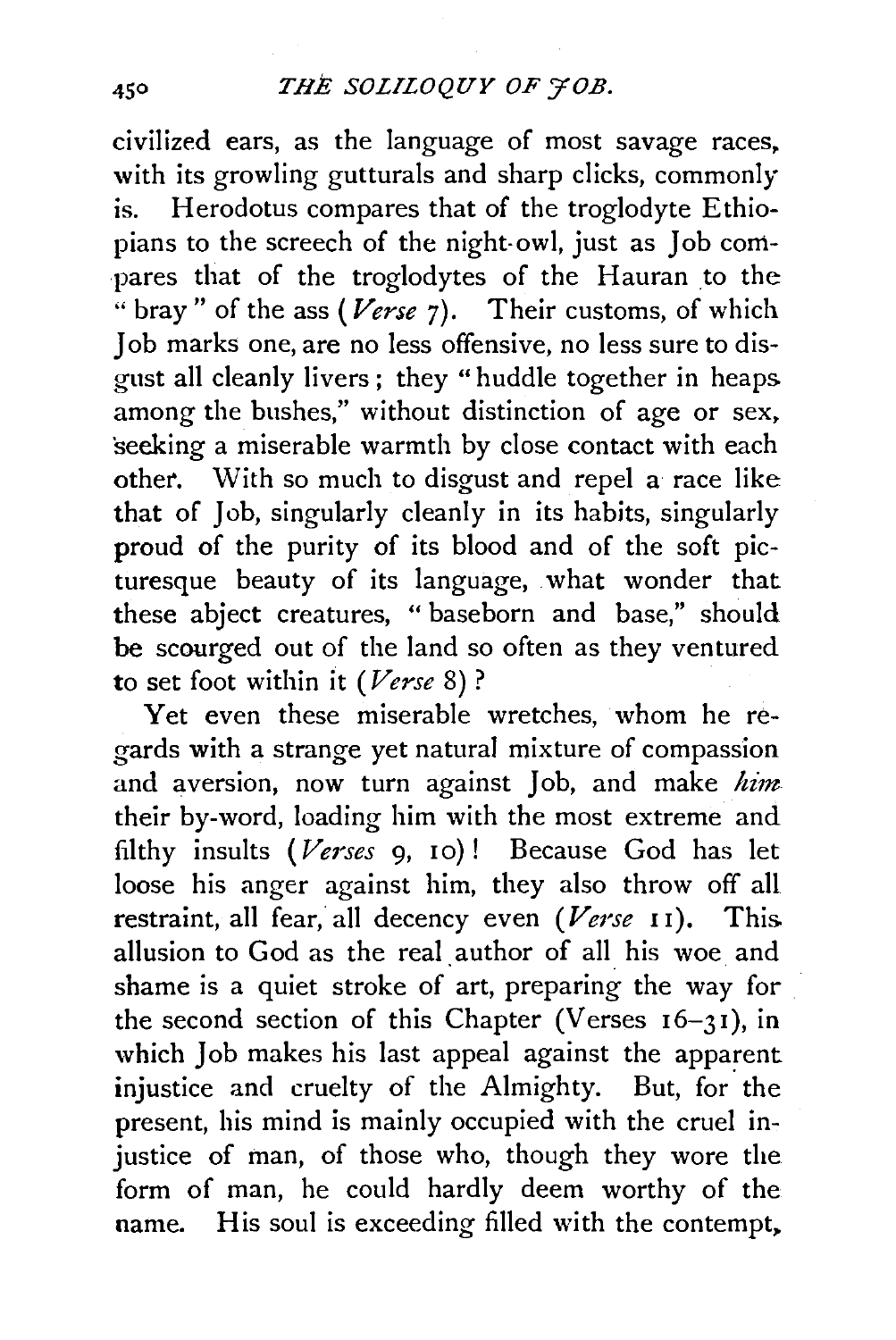not of the proud—that were a less intolerable fate—but: with the contempt of the abject and contemptible. As he broods over their dastardly and unprovoked insolence, his imagination stirs and works, till their insolent enmity presents itself to him under the form of a military siege.

In his time, and for many a long century after, those who attacked a walled city threw up a military "causeway" before it. Commencing at a distance from the walls, and sheltering themselves under cover of their shields and tortoises, they gradually built up a broad slope to the level, or nearly to the level, of the lofty wall. Along this slope, when it was complete, the troops advanced to the assault, clambering over the wall when they reached it, or, if it were still too high, battering it down with their beetles and rams. This is the image elaborated in *Verses* 12-15. The horde or rabble of outcasts, who were themselves helpless, advanced against him, who, like them, had no helper ; the sense of their own destitution breeding no ruth in them, but rather inflaming their cupidity and insolence. "They cast up their causeways" against him ; they make breach on breach in the wall ; they sweep up through the ruins which they themselves have made; and, as he flees in terror from the irresistible attack, they chase him from street to street like a blast. All refuge is closed against him, all hope of escape taken away; so that his "welfare " vanishes like an unsubstantial and passing cloud.

Of course we must not take all this literally. It is but a figure, but it is a figure which shews how deeply Job had been wounded by"the insolence of men who but a little while since would not have dared to brook his mere glance.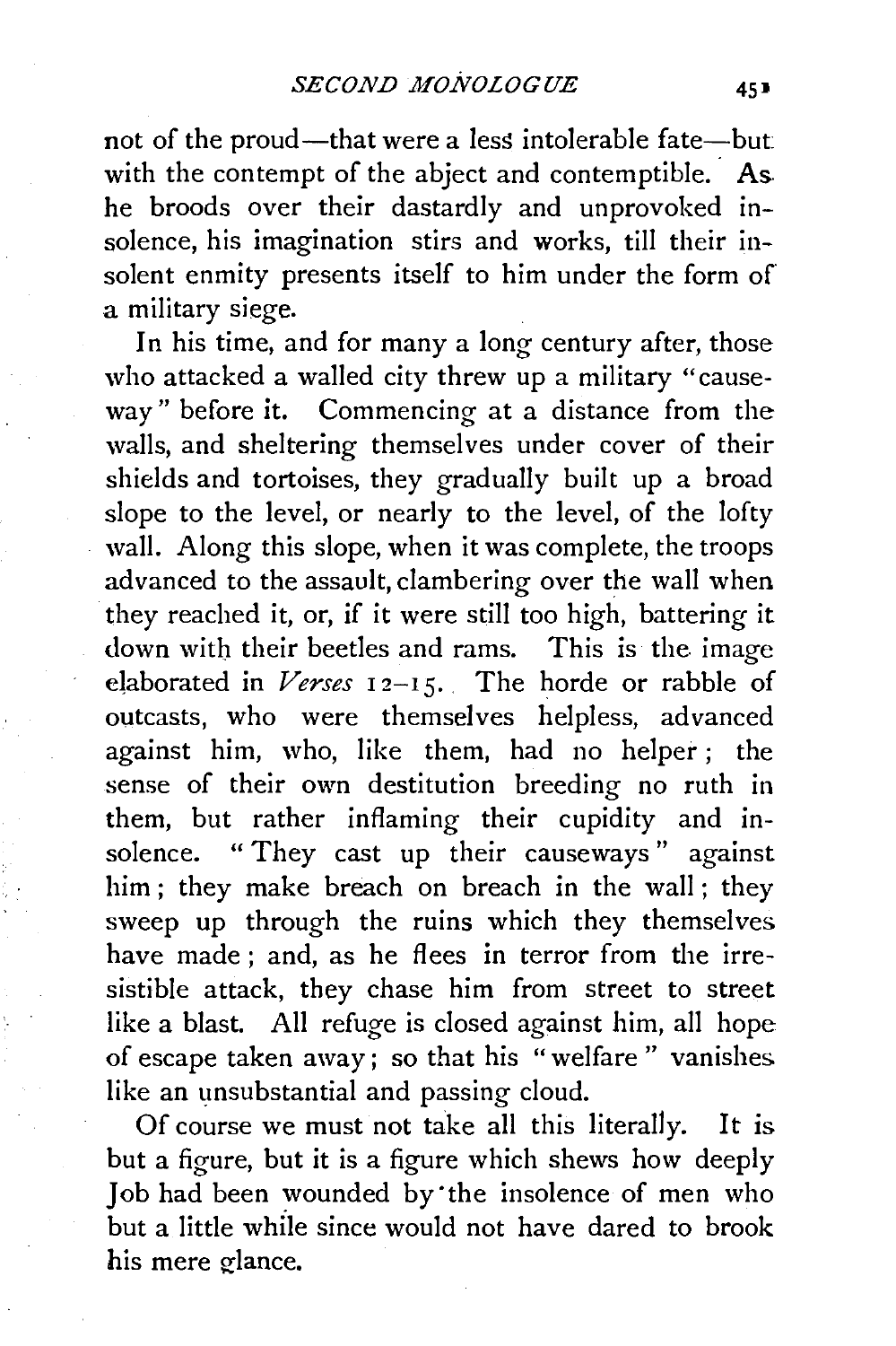At this point Job passes from the anguish caused him by the spurns and insults of the aboriginal hordes, to dwell once more on the foul and piercing torment of his loathsome disease. And as many critics find Verses 16-31 entirely out of place, and pronounce the tone of despair by which they are pervaded utterly inconsistent with the calm and pensive beauty of this exquisite Elegy, and with the convictions and hopes to which he had now attained  $(C_f)$ . Chap. xix. 23-27), it is necessary that we should briefly consider what force there may be in this suggestion. But little force will be left in it, I submit, when the following considerations have been duly weighed.

1. If the power of this Elegy was to be enhanced by an explicit, as well as an implicit, contrast between Job's former happiness and present misery, it was but natural that, as he brooded over the insults of the "baseborn and base," and the foul torment of his terrible leprosy, he should once more appeal against the hard injustice of his doom.

2. The presence and favour of God, which he so fondly recalls, had been the sum and crown of his felicity in the happy Autumn days which he " prizes to their worth" now that they are gone. How, then, could he fail to bemoan the absence and disfavour of God as the source of all his misery ? how fail to feel, and to accentuate, the "change" in Him who, once always with him, would not now so much as answer when he cried to Him, and only eyed him with stern and cruel indifference when he stood up and mutely implored relief (Verses 20, 21)?

3. The very despair of Job reminds us of the real and standing problem of the Book. When he com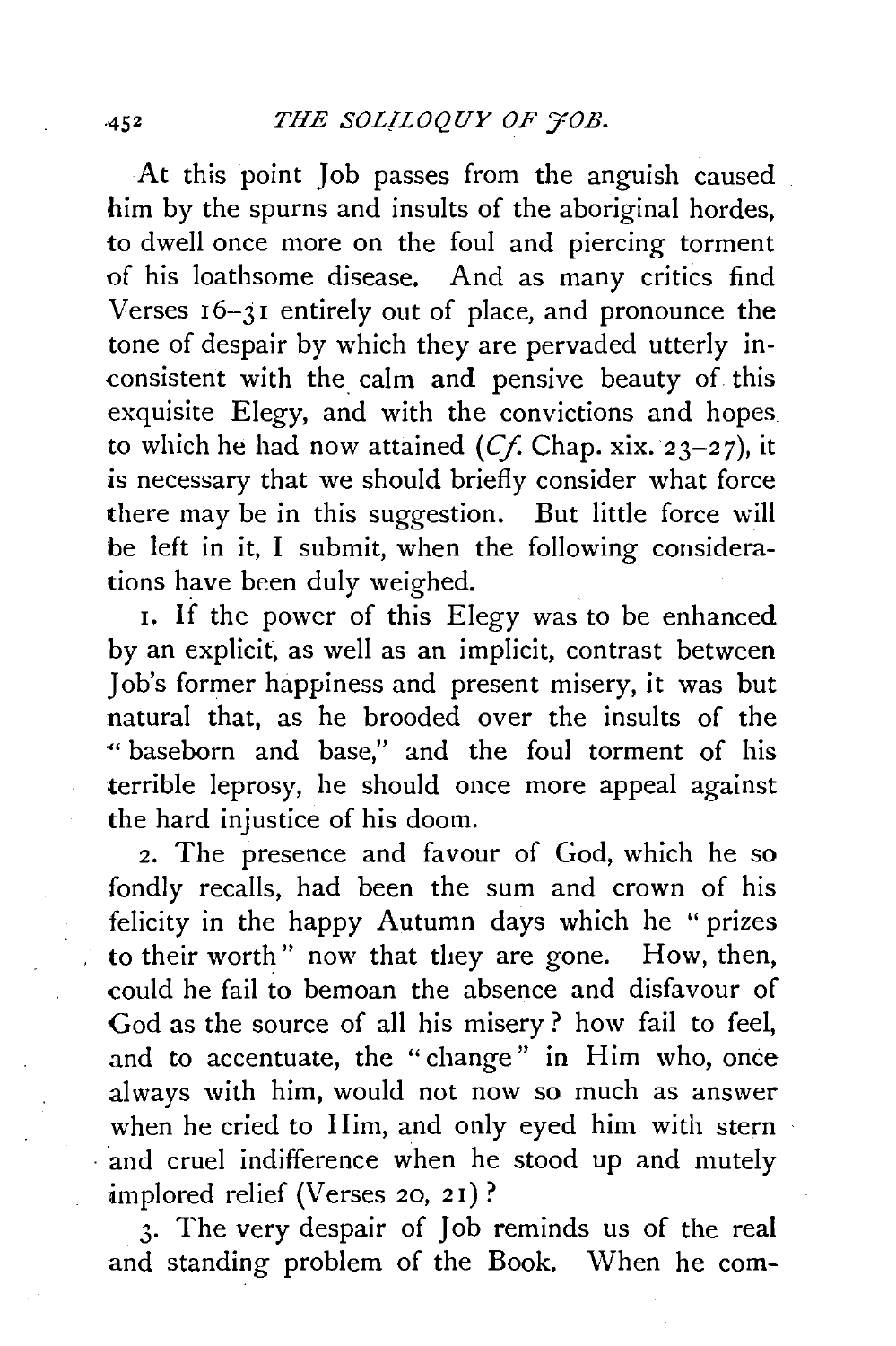plains that he has no hope but in death, and even longs to die, "that he may look on death no more" (Verse 23), we cannot but remember that this despair of all relief on this side the grave was the very condition of his trial. The charge made against him was that he did not serve God for nought ; and how should his pure and disinterested piety be made apparent if all hope that he should be saved were not taken away? On the other hand, the fact that he was persuaded that God had determined "to bring him to death " (Verse 23), and that it was vain to try to turn Him from that purpose (Verse 24), by no means excludes the hope sosplendidly and solemnly expressed in Chapter xix.; for that hope was that *by death* he should be saved from death, that even in Hades God would shew him a path of life.

4. And, after all, a careful study of these Verses. shews that, on the whole, they are a plaintive lament over a happiness irredeemably and mysteriously lost, rather than a fierce outburst of passionate resentment such as we have often heard from Job before. It is no wild mutiny against the authority of Heaven, no crude and reckless impeachment of the Divine Rule, which meets us here ; but, rather, a pathetic complaint of the cruel change in the attitude of God toward him (the "Thou art *changed"* of Verse 21 is the keynote of the whole passage), a change the more cruel because unaccountable and unprovoked. God had been moved against him, as God Himself confesses, *"without cause;"* and any one who will carefully study the Verses (Verses  $20-24$ ) in which the effects of this causeless but fatal change are most strongly expressed, and mark how they are led up to, and softened, and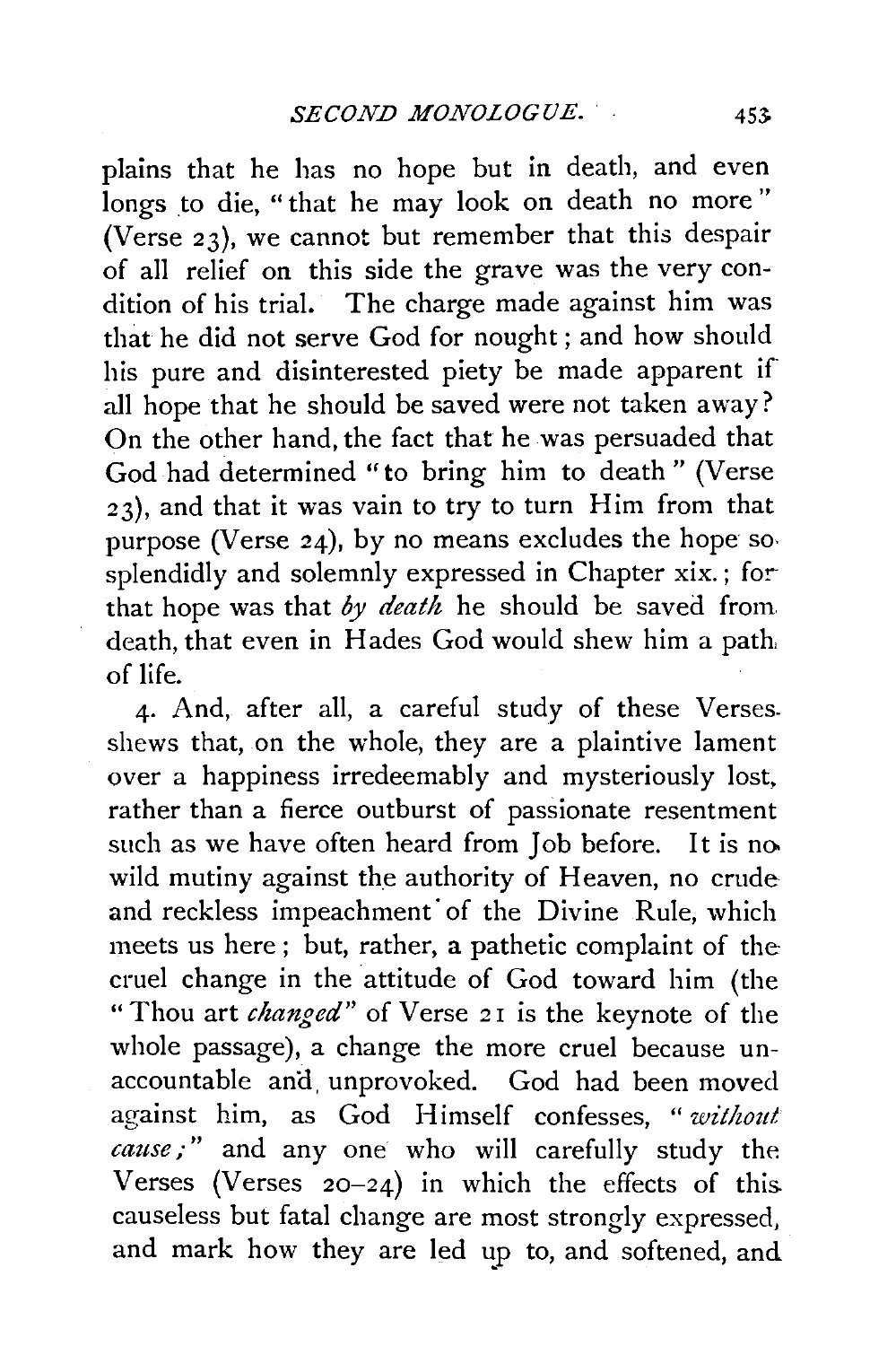toned down by the Verses which precede and follow ·them, will feel that, instead of charging God foolishly, Job is bewailing a change of which he can neither give nor hope to give any reasonable account.

This lament over the harsh and inscrutable contrast between the present and the past commences with *Verse* 16, in which he exclaims that, as the days of his misery come back and take hold on him once more, his very soul is poured out within him; *i.e.*, his soul, yielding itself without resistance to the intense pressure of his misery, is, as it were, crushed and dissolved into a mere stream of sorrow. There is no cessation to his pain. It rends him by night as well as by day (Verse 17), rends and gnaws his very bones; for the phrase translated, "My *torment* knoweth no pause," means literally, " My gnawers "-i.e., my gnawing pains -"sleep not." The word is only used here and in  $V \,$  V crse 3, and it implies that as the hungry aborigines " gnawed the desert," suffering nothing to escape them, so his cruel pains "gnaw" him. The allusion is, of course, to his foul disease, the *lepra Arabica,* which eats through the flesh, and. feeds on the very bones, till the limbs fall off one by one. An Arabian historian, quoted by Wetzstein, says of Job : "God had so visited him that he got *the disease which devours the limbs,* and worms were produced in the wounds, while he lay on a dunghill, and, except his wife, who tended him, no one ventured near him."

Verse 18 is one of the most difficult, though one of the least important, Verses in the Poem. Most Commentators, however, are content to take it as denoting such changes and symptoms of disease in Job's out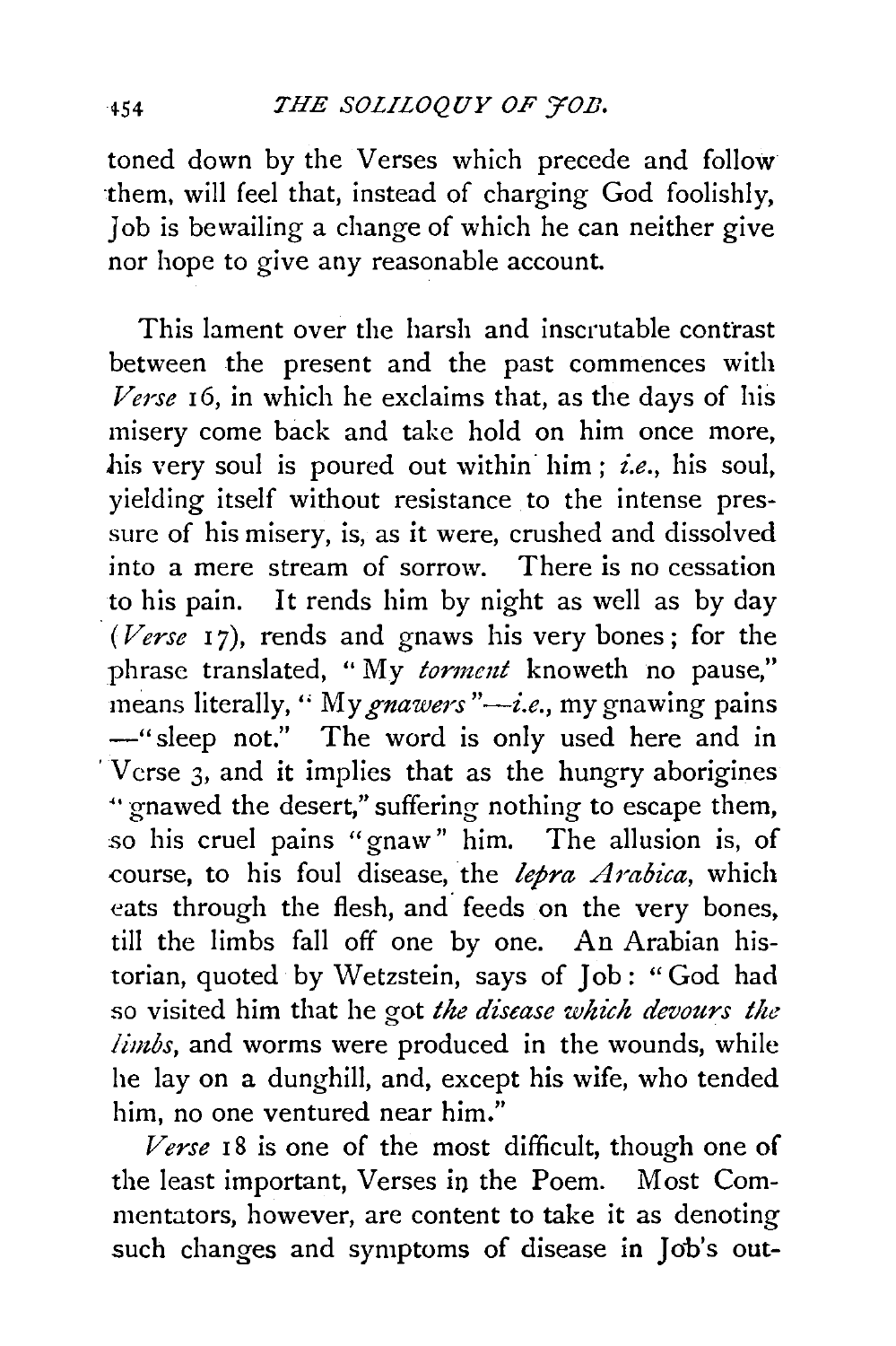ward form as distorted his very mantle, and made his tunic cleave round his throat as though it would strangle him. · The reading is so tame and prosaic at the best, and so nearly borders ori the grotesque, that I venture to suggest that Job draws a bold figure from the foul and cleaving incrustations of his leprosy, and represents his very torment as becoming a kind of garment to him. Those who have suffered extreme and long-continued pain know very well how their torment seems to cover them, to cleave to them, and even to yield them a certain foul and miserable warmth. There are moods of pain, though perhaps few men know them, in which no figure would seem more natural and expressive than this  $:=$ 

> By its great force it is changed into a garment, And girdeth me like the collar of my tunic.

And *(Verse* 19) it is *God* who has sent this cleaving choking torment upon him, which, casting him on the *mezbele,* has reduced him to "dust and ashes," *i.e.,*  brought him down to death.

*Verses* 20-24 contain that "outburst of despair" which has been thought inconsistent with the calmer tone of Job's Soliloquy, and with any settled hope of life beyond the grave. But though there is deep pain in the passage, and poignant, or even passionate, regret at the changed and inexplicable posture which God has assumed towards him, I find no wild and reckless "outburst" in it, no bold and insolent impeachment of the Divine Justice ; and though there is a settled despair of *life* in it, there is, I think, no such despair of death. or of what death may bring. In *Verse* 20 Job simply asserts what was undeniably true-that if he called on God, God did not answer him; that if he "stood up."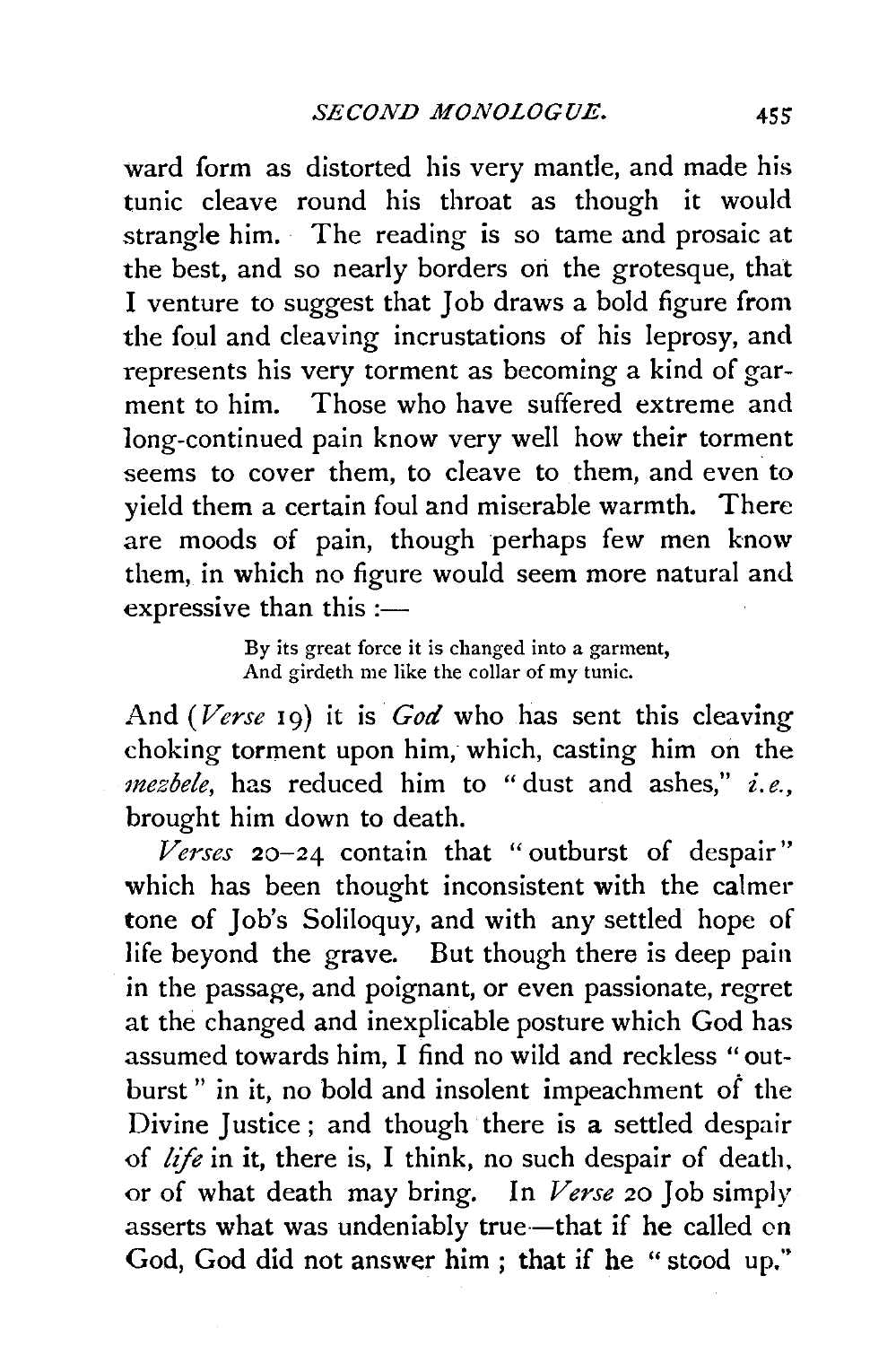in mute and meek appeal, hoping that God would "look with an eye of pity on his losses," He did but regard him with cold indifference or stern displeasure -as an offended Eastern monarch might look on a disgraced courtier who stood up in the Divan, humbly reminding his lord of his presence, and suing for some sign of grace ; just, indeed, as Saul, when he found that David was accepted in the sight of all the people, *"eyed* David from that day and forward" (*I* Sam. xviii. 9). It is this *change* in God that Job accentuates in *Verse* 21. The Friend in whose favour alone he truly lived was turned to be his Foe, pressing him down with the strong hand and outstretched arm which had once been his defence and support ; and hence he could say-

#### 0 that is gone for which I sought to live, And therefore now I need not fear to die.

Life being gone-for with him life no longer than God's love would stay, since it depended on that love -there was no hope but in death ; and the sooner *that*  came the better. It could not but come soon. Caught up by the bitter wind of the Divine displeasure, he must vanish in the crash of the storm (Verse 22). The persistent silence of God, his dumb indifference to one on whom he had lavished every mark of grace, shewed that it was his settled purpose to put Job to death, to bring him down to Hades, which-surely not without some latent indication of hope-Job here calls "the house of assembly for all living" *(Verse* 23). Death, says Schiller, is universal, and cannot therefore be an evil; and surely all light, all hope, cannot be excluded from the house into which *all* the living pass at death. If, however, it be the Divine decree that he is to die,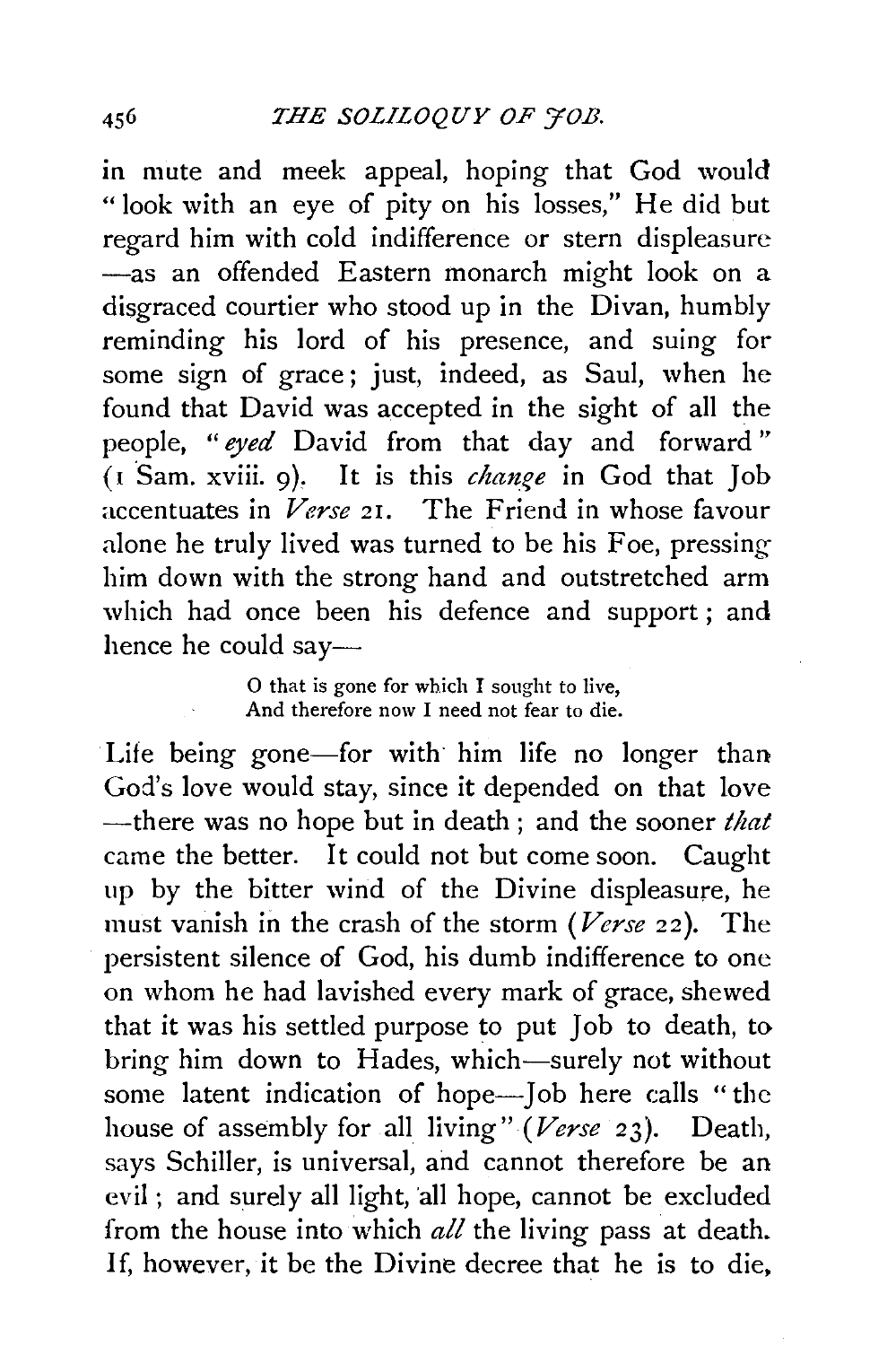it is vain to appeal against it; God is not to be moved by the outcries of men from the steadfast purpose of his will : when the word has gone forth out of his mouth, none can turn it back. So, at least, I understand *Verse* 24. But there is an alternative reading which demands consideration. Delitzsch, following Ewald, reads the Verse thus: $\rightleftharpoons$ 

> Doth not one, however, stretch forth his hand in falling ? Doth he not, when being ruined, cry out for help ?

and connects it with the context thus : " I must soon die. May I not, then, lift up my hand in appeal, and cry put for help before I die ? I who have wept for others, may I not weep for myself?" Taken thus, the Verse yields a perfectly good and congruous sense. It is an appeal to the natural instincts and habits of men which justify Joh in uttering his lament. But the former rendering carries the greater authority with it, I think, and yields a sense equally good and equally congruous with the general strain of thought.

To the merciful, God shews Himself merciful; to the unmerciful, without mercy. The cruel. change in Him, then, which is the theme of Job's lament, might -be accounted for had Job himself been wanting in sympathy and compassion. But *(Verses* 25, 26) his soul has been habitually " suffused with the tender hues of charity." It was because he had been generous and pitiful, as well as just, that he had cherished the hope of dying in his nest, and of renewing his vigour as the unbent bow renewed its spring in his hand. It was because when, on this competent warrant, he looked for good, evil came upon him, and darkness. when he looked, and thought he had a right to look, for light, that his heart boiled within him, and he was overtaken

VOL. IX.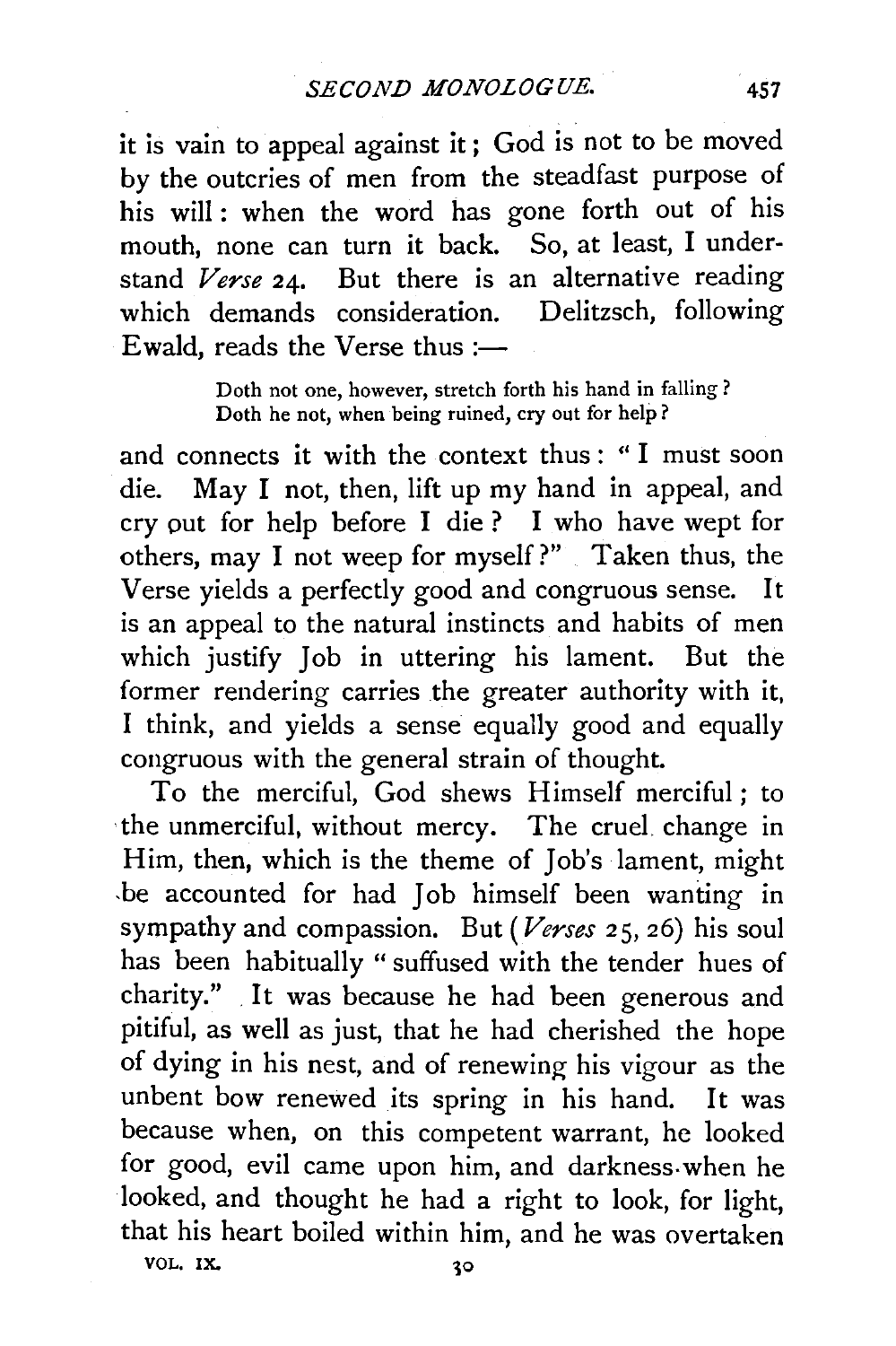by days of anguish *(Verse* 27). It was not simply the defeat of his hopes, but their unjust defeat, which he resented ; it was not simply his misery, but the unreasonableness of his misery-the mystery of it and the iniquity of it-which he mourned.

And that misery was so abject, as well as so inscrutable, that he might well cry out against it *(Verse* 28). Dark, not from the heat of the sun,<sup>I</sup> but from the fatal and corroding heat of his leprosy-which burns up his very bones, and blackens his skin till it falls off from him *(Verse* 30)-he is driven to outcries which he knows to be vain (Verse 29); outcries which to the by-standers are harsh and dissonant as those of the ostrich and the jackal, than which nothing can well be more harsh and dolorous. The howl of the jackal is one of the most tormenting discords of an Eastern night; while Dr. Shaw affirms that the ostrich also makes night hideous with the most doleful cries and groans; and Dr. Tristram adds that the cry of the ostrich, which even Hottentots have mistaken for the roar of the lion, sounds more like the hoarse lowing of an ox in pain. One of the Hebrew names for the ostrich means, according to some authorities, "daughter of the loud cry," while another name for it is undoubtedly derived from a verb which means "to emit a tremulous and stridulous sound."

This lament over the terrible ravages, and still more terrible moral effects, of his fatal and loathsome disease closes with a Verse *(Verse* 31) of idyllic beauty and sweetness, which, so far from being out of place, is obviously and conspicuously appropriate, both as de-

458

<sup>•</sup> For a similar construction see Isa. xxix. 9 : " Drunken, but not with wine:" *i...*, not with wine, but with the Divine wrath.